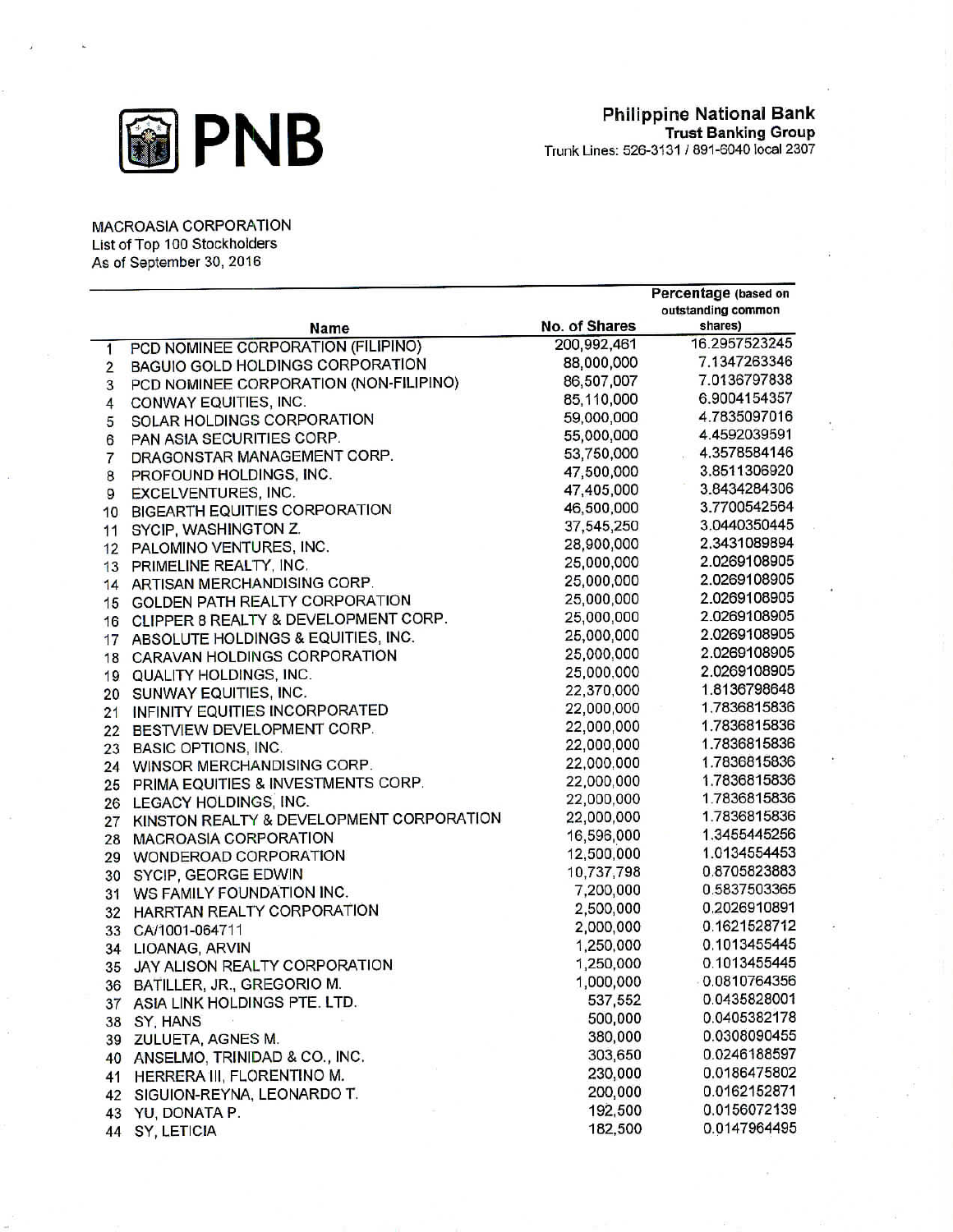

| 45 | MUNSAYAC, CELIA A.                          | 175,000 | 0.0141883762 |
|----|---------------------------------------------|---------|--------------|
| 46 | TIONG SIN AI, BENJAMIN                      | 150,000 | 0.0121614653 |
| 47 | YU, EMILIO C.                               | 150,000 | 0.0121614653 |
| 48 | SY (SY050), LINO                            | 137,000 | 0.0111074717 |
| 49 | TAN, JR., LUCIO K.                          | 125,000 | 0.0101345545 |
| 50 | TANENGLIAN, MARIANO C.                      | 125,000 | 0.0101345545 |
| 51 | SYCIP, GEORGE                               | 125,000 | 0.0101345545 |
| 52 | CHUA, JOSEPH T.                             | 125,000 | 0.0101345545 |
| 53 | BAUTISTA, JAIME J.                          | 125,000 | 0.0101345545 |
| 54 | CHENG, ANTONIO B.                           | 125,000 | 0.0101345545 |
| 55 | MOTORTRADE NATIONWIDE CORPORATION           | 125,000 | 0.0101345545 |
| 56 | SY, LINO                                    | 121,750 | 0.0098710560 |
| 57 | TAN, LOZANO A.                              | 115,000 | 0.0093237901 |
| 58 | ONG, DIONISIO                               | 111,600 | 0.0090481302 |
| 59 | DYHONGPO, CARLOS                            | 104,000 | 0.0084319493 |
| 60 | <b>FLORENTO, HECTOR</b>                     | 100,000 | 0.0081076436 |
| 61 | TAN, MICHAEL G.                             | 100,000 | 0.0081076436 |
|    | TAN, LUCIO C.                               | 100,000 | 0.0081076436 |
| 62 | PRIETO, MARIXI R.                           | 100,000 | 0.0081076436 |
| 63 |                                             | 100,000 | 0.0081076436 |
| 64 | TAN, CARMEN K.                              | 100,000 | 0.0081076436 |
| 65 | TIU, BEN C.                                 | 100,000 | 0.0081076436 |
| 66 | ABOITIZ, JR., ENRIQUE M.                    | 100,000 | 0.0081076436 |
| 67 | LIM, STEWART C.                             |         | 0.0081076436 |
| 68 | LIM A/C ILIMJS01, JOSEPH                    | 100,000 | 0.0060807327 |
| 69 | EMERICK JEFFERSON SY GO AND/OR GIRLIE NG GO | 75,000  |              |
| 70 | CHUA, ANNIE CHU                             | 70,000  | 0.0056753505 |
| 71 | JOSEPH CHUA & CO., INC.                     | 69,460  | 0.0056315692 |
| 72 | SEANGIO, VIRGINIA D.                        | 62,500  | 0.0050672772 |
| 73 | SY, LAURO C.                                | 62,500  | 0.0050672772 |
| 74 | YAO, BONIFACIO                              | 60,000  | 0.0048645861 |
| 75 | DY, ANGEL                                   | 50,000  | 0.0040538218 |
| 76 | DY (VSK-38), ANTONIO S.                     | 49,000  | 0.0039727453 |
| 77 | YING, LO LAN                                | 47,000  | 0.0038105925 |
| 78 | R. COYIUTO SECURITIES, INC.                 | 35,175  | 0.0028518636 |
|    | 79 ONG SECURITIES CORPORATION               | 34,685  | 0.0028121362 |
| 80 | TAN, GEORGE D.                              | 34,600  | 0.0028052447 |
| 81 | IMPERIAL, DE GUZMAN, ABALOS & CO., INC.     | 32,050  | 0.0025984998 |
| 82 | I. ACKERMAN & CO., INC.                     | 30,180  | 0.0024468868 |
|    | 83 SIY, BENJAMIN CU                         | 30,000  | 0.0024322931 |
| 84 | G.D. TAN & CO., INC.                        | 29,360  | 0.0023804041 |
| 85 | TE, DENNIS ANG                              | 27,500  | 0.0022296020 |
| 86 | TEE LING KIAT &/OR LEE LIN HO ÿ             | 25,250  | 0.0020471800 |
| 87 | DEFENSOR A/C IDEFMA01, MA. THERESA T.       | 25,000  | 0.0020269109 |
|    | E. SANTAMARIA & CO., INC.                   | 24,940  | 0.0020220463 |
| 88 | EBC SECURITIES CORPORATION                  | 23,750  | 0.0019255653 |
| 89 |                                             | 22,500  | 0.0018242198 |
| 90 | GO, ZENAID YAP                              | 21,385  | 0.0017338196 |
| 91 | MARIANO YU & CO., INC.                      |         | 0.0016215287 |
| 92 | HO, LILY S.                                 | 20,000  |              |
| 93 | <b>BA SECURITIES, INC.</b>                  | 20,000  | 0.0016215287 |
| 94 | SECURITIES SPECIALIST, INC.                 | 19,720  | 0.0015988273 |
| 95 | CHING, NENITA                               | 18,000  | 0.0014593758 |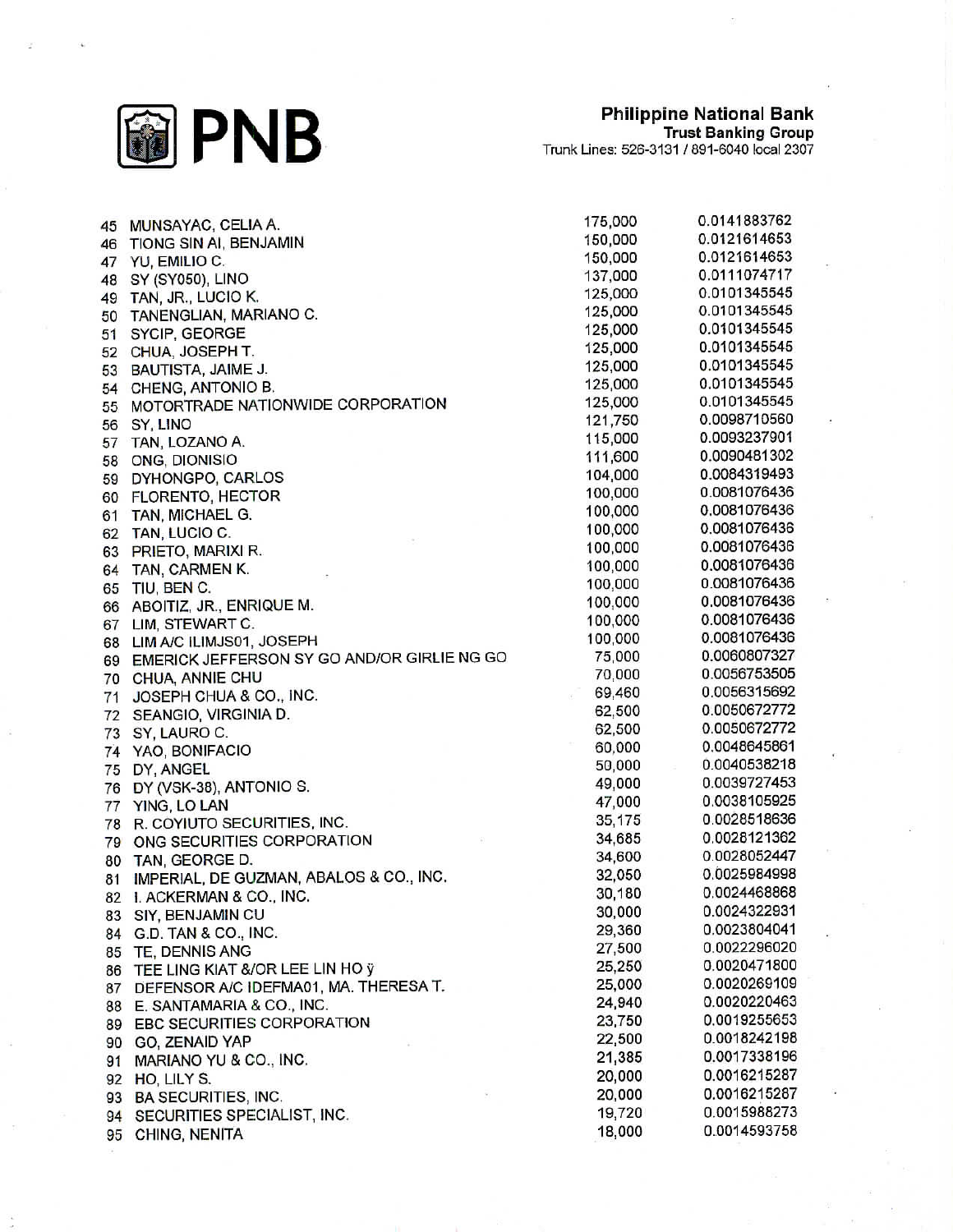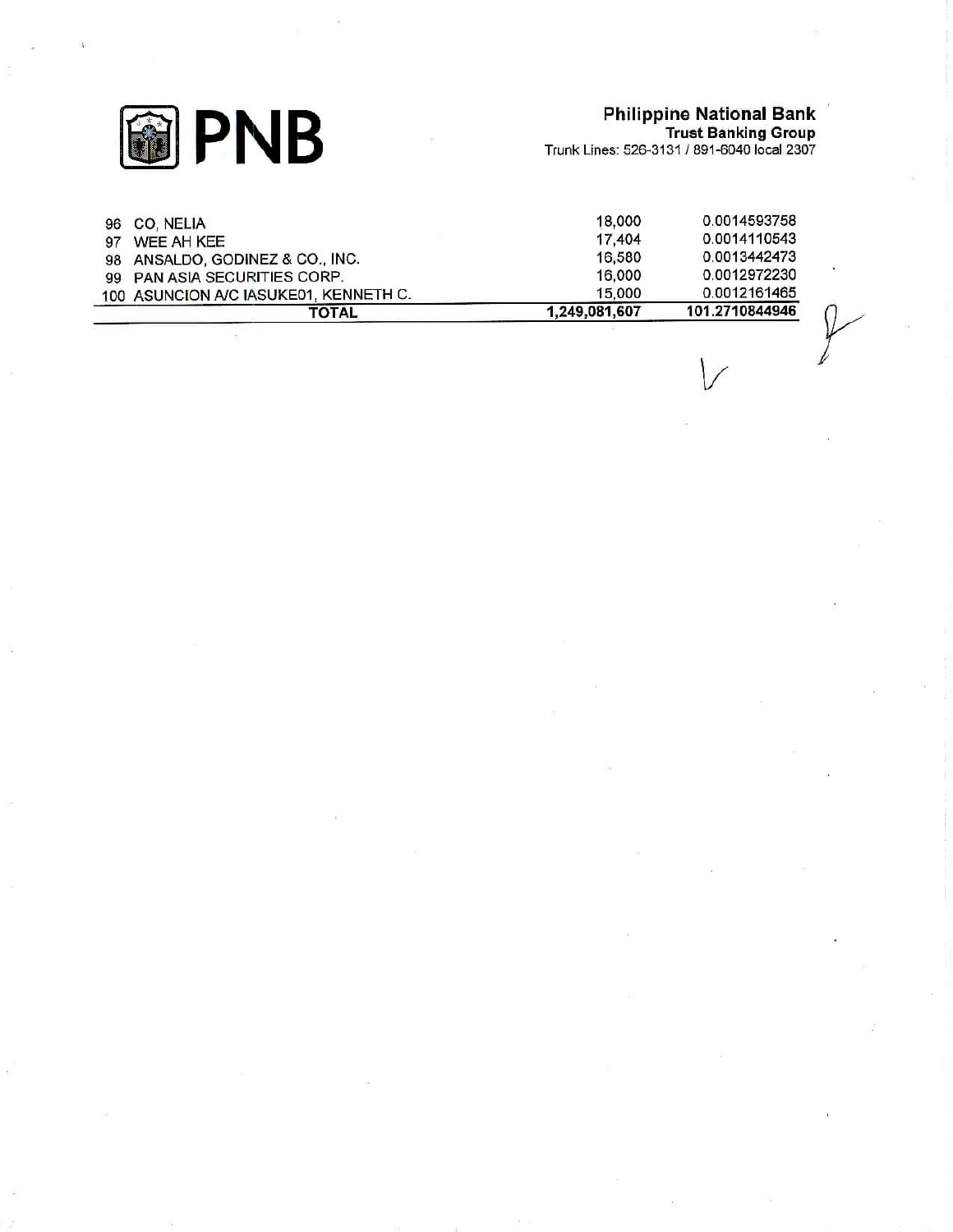**RBKPS006** 

## Philippine Depository & Trust Corp.

**PCDUSER1** 

Philippine Depository & Trust Corp.

**E PDTC** 

## **OUTSTANDING BALANCES FOR A SPECIFIC COMPANY**

Company Code - MAC000000000 & Company Name - MACROASIA CORP.

**Business Date**  $09/30/2016$ 

| <b>BPID</b>                | <b>BP NAME</b>                                                                                                                                          | <b>ACCOUNT TYPE</b>                             | <b>ID TYPE</b>                                  | <b>INVESTOR TYPE</b>           | <b>HOLDINGS</b>             |
|----------------------------|---------------------------------------------------------------------------------------------------------------------------------------------------------|-------------------------------------------------|-------------------------------------------------|--------------------------------|-----------------------------|
| <b>ACCOUNT NO. ADDRESS</b> |                                                                                                                                                         | <b>TELEPHONE NUMBER</b>                         | <b>ID NUMBER</b>                                | <b>COUNTRY</b>                 | <b>TAXCODE</b>              |
| 10100000000<br>5           | A & A SECURITIES, INC.<br>Rm. 1906 Ayala Ave. Condominium 6776 Ayala Ave. 810-54-01<br>Makati City<br>Metropolitan Manila<br>1200                       | <b>Omnibus Without Client</b>                   | <b>Tax Identification Number</b><br>2           | Domestic<br><b>PHILIPPINES</b> | 200,000.00<br><b>PH10</b>   |
| 10200000000<br>5           | ABACUS SECURITIES CORPORATION<br>Unit 2904-A East Tower, PSE Centre Exchange Road. 634-2105<br>Ortigas Center Pasig City<br>Metropolitan Manila<br>1600 | <b>Omnibus Without Client</b>                   | <b>Tax Identification Number</b><br>001-006-900 | Domestic<br><b>PHILIPPINES</b> | 4,707,771.00<br><b>PH10</b> |
| 10200000000                | ABACUS SECURITIES CORPORATION<br>Unit 2904-A East Tower, PSE Centre Exchange Road 634-2105<br>Ortigas Center Pasig City<br>Metropolitan Manila<br>1600  | Own                                             | Tax Identification Number<br>001-006-900        | Domestic<br><b>PHILIPPINES</b> | 1,621,832.00<br><b>NWT</b>  |
| 10300000000                | PHILSTOCKS FINANCIAL INC<br>Unit 1101 Orient Square Building Emerald Avenue<br>Ortigas Center, Pasig City<br>Metropolitan Manila<br>1600                | <b>Omnibus Without Client</b><br>687-5071 to 74 | Tax Identification Number<br>213-831-103        | Foreign<br><b>PHILIPPINES</b>  | 715,106.00<br>FMX1          |
| 10300000000<br>5           | PHILSTOCKS FINANCIAL INC<br>Unit 1101 Orient Square Building Emerald Avenue<br>Ortigas Center, Pasig City<br>Metropolitan Manila<br>1600                | Omnibus Without Client<br>687-5071 to 74        | Tax Identification Number<br>213-831-103        | Domestic<br><b>PHILIPPINES</b> | 980,917.00<br><b>PH10</b>   |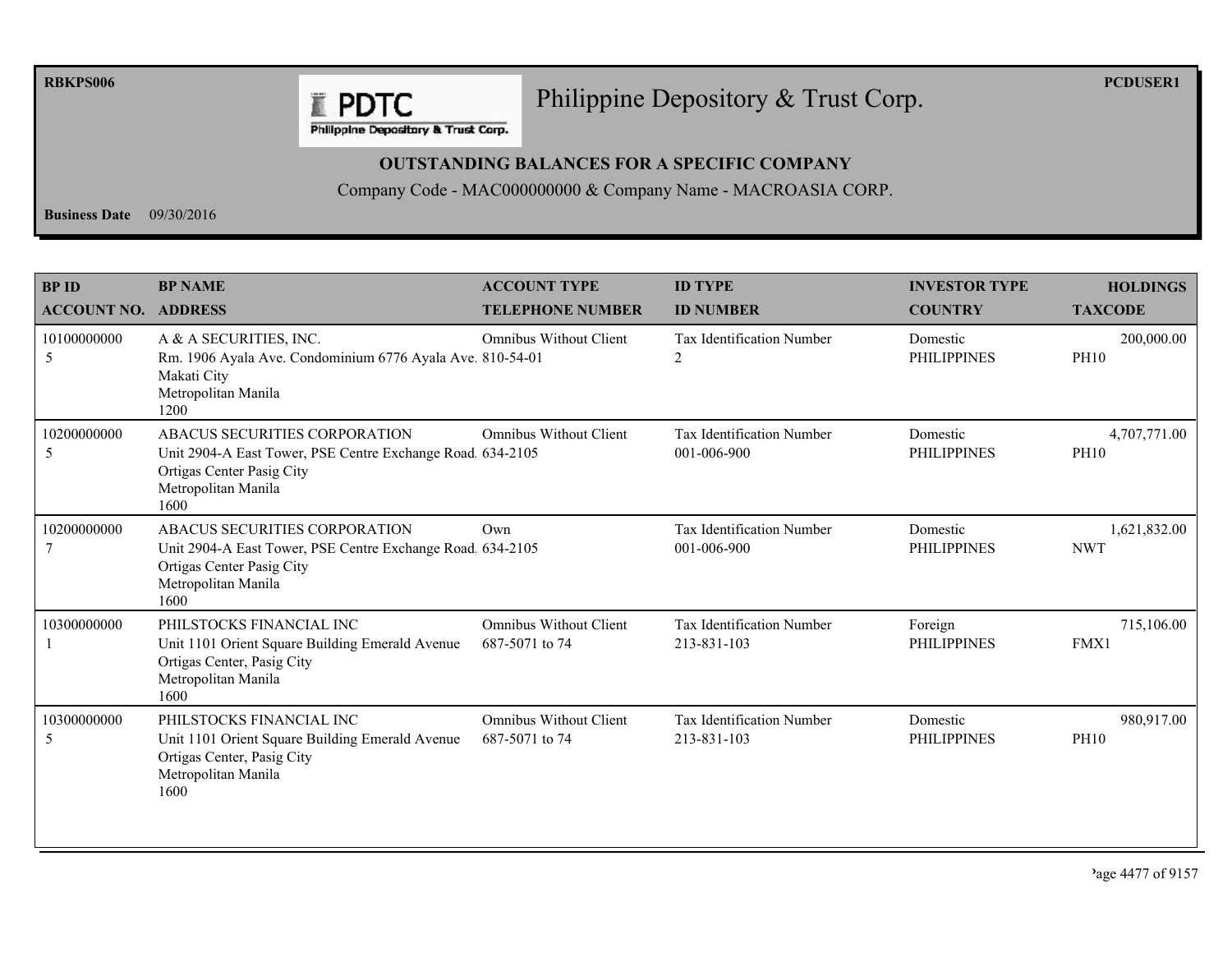| <b>BPID</b>                | <b>BP NAME</b>                                                                                                                                                                      | <b>ACCOUNT TYPE</b>                       | <b>ID TYPE</b>                                      | <b>INVESTOR TYPE</b>           | <b>HOLDINGS</b>             |
|----------------------------|-------------------------------------------------------------------------------------------------------------------------------------------------------------------------------------|-------------------------------------------|-----------------------------------------------------|--------------------------------|-----------------------------|
| <b>ACCOUNT NO. ADDRESS</b> |                                                                                                                                                                                     | <b>TELEPHONE NUMBER</b>                   | <b>ID NUMBER</b>                                    | <b>COUNTRY</b>                 | <b>TAXCODE</b>              |
| 10400000000<br>5           | A. T. DE CASTRO SECURITIES CORP.<br>Suite 701, 7/F Ayala Tower I, Exchange Plaza, Ayala 848-7160 to 65<br>Triangle, Ayala Ave., Makati City<br>Metropolitan Manila<br>1226          | <b>Omnibus Without Client</b>             | <b>Tax Identification Number</b><br>000-151-360-000 | Domestic<br><b>PHILIPPINES</b> | 3,000.00<br><b>PH10</b>     |
| 10600000000<br>5           | ALPHA SECURITIES CORP.<br>UNIT 3003, ONE CORPORATE CENTRE, 30TH<br>FLOOR, JULIA VARGAS STREET, COR MERALC<br>AVENUE STREET, ORTIGAS CENTER, PASIG CI<br>Metropolitan Manila<br>1200 | <b>Omnibus Without Client</b><br>6546806  | Tax Identification Number<br>000-155-035-000        | Domestic<br><b>PHILIPPINES</b> | 250,000.00<br><b>PH10</b>   |
| 10900000000<br>6           | <b>BA SECURITIES, INC.</b><br>Rm 401-403 CLMC Bldg, 256-259 EDSA Greenhills 727-5374<br>Mandaluyong City<br>Metropolitan Manila<br>1550                                             | Settlement                                | Tax Identification Number<br>10                     | Domestic<br><b>PHILIPPINES</b> | 1,735.00<br><b>NWT</b>      |
| 10900000000<br>14          | <b>BA SECURITIES, INC.</b><br>Rm 401-403 CLMC Bldg, 256-259 EDSA Greenhills 727-5374<br>Mandaluyong City<br>Metropolitan Manila<br>1550                                             | Settlement                                | Tax Identification Number<br>10                     | Domestic<br><b>PHILIPPINES</b> | 45,136.00<br><b>PH10</b>    |
| 11000000000<br>5           | AP SECURITIES INCORPORATED<br>Suites 2002/2004, The Peak, 107 Alfaro St., Salcedo<br>Village, Makati City<br>Metropolitan Manila<br>1227                                            | <b>Omnibus Without Client</b><br>8482915  | Tax Identification Number<br>005-037-731-000        | Domestic<br><b>PHILIPPINES</b> | 1,513,000.00<br><b>PH10</b> |
| 11100000000<br>5           | ANSALDO, GODINEZ & CO., INC.<br>340 Nueva St., Binondo Manila<br>Metropolitan Manila<br>1006                                                                                        | <b>Omnibus Without Client</b><br>242-5127 | Tax Identification Number<br>007-571-837-000        | Domestic<br><b>PHILIPPINES</b> | 241,450.00<br><b>PH10</b>   |
| 11200000000<br>6           | AB CAPITAL SECURITIES, INC.<br>8/F Phinma Plaza 39 Plaza Drive, Rockwell Center<br>Makati City<br>Metropolitan Manila<br>1200                                                       | Settlement<br>814-5601                    | Tax Identification Number<br>13                     | Domestic<br><b>PHILIPPINES</b> | 1,358,610.00<br><b>NWT</b>  |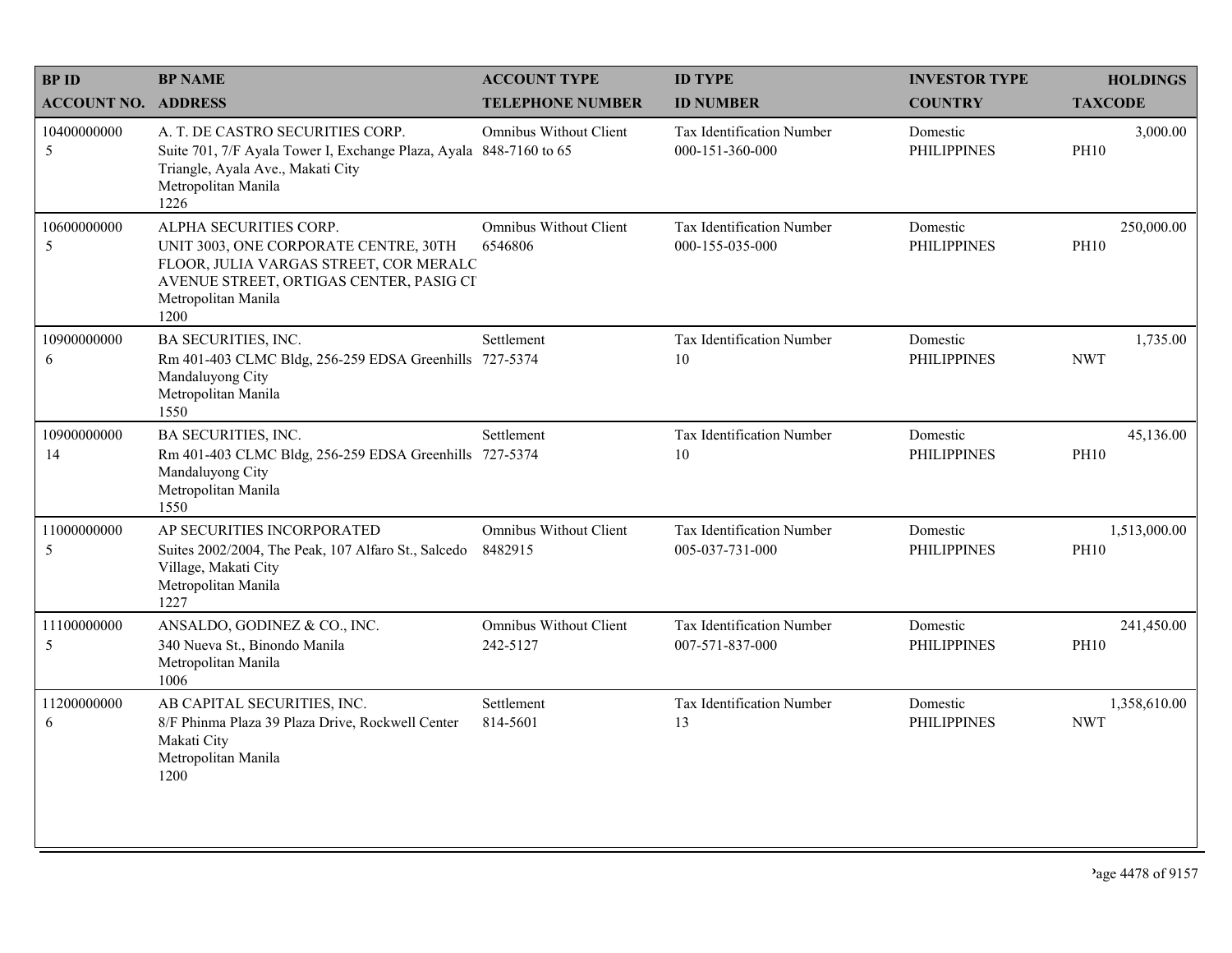| <b>BPID</b>                   | <b>BP NAME</b>                                                                                                                                     | <b>ACCOUNT TYPE</b>                            | <b>ID TYPE</b>                               | <b>INVESTOR TYPE</b>           | <b>HOLDINGS</b>              |
|-------------------------------|----------------------------------------------------------------------------------------------------------------------------------------------------|------------------------------------------------|----------------------------------------------|--------------------------------|------------------------------|
| <b>ACCOUNT NO. ADDRESS</b>    |                                                                                                                                                    | <b>TELEPHONE NUMBER</b>                        | <b>ID NUMBER</b>                             | <b>COUNTRY</b>                 | <b>TAXCODE</b>               |
| 11200000000<br>14             | AB CAPITAL SECURITIES, INC.<br>8/F Phinma Plaza 39 Plaza Drive, Rockwell Center<br>Makati City<br>Metropolitan Manila<br>1200                      | Settlement<br>814-5601                         | <b>Tax Identification Number</b><br>13       | Domestic<br><b>PHILIPPINES</b> | 85,750.00<br><b>PH10</b>     |
| 1120000FTXN<br>$\overline{1}$ | AB CAPITAL SECURITIES, INC.<br>8/F Phinma Plaza 39 Plaza Drive, Rockwell Center<br>Makati City<br>Metropolitan Manila                              | Client<br>898-7555                             | Certificate Of Incorporation<br>$13 \times$  | Foreign<br><b>PHILIPPINES</b>  | 250,000.00<br><b>FTXN</b>    |
| 11500000000<br>-1             | SB EQUITIES, INC.<br>18/F, Security Bank Centre 6776 Ayala Avenue,<br>Makati City<br>Metropolitan Manila<br>1226                                   | <b>Omnibus Without Client</b><br>8911037       | Tax Identification Number<br>000-152-830-000 | Foreign<br><b>PHILIPPINES</b>  | 192,000.00<br>FMX1           |
| 11500000000<br>5              | SB EQUITIES, INC.<br>18/F, Security Bank Centre 6776 Ayala Avenue,<br>Makati City<br>Metropolitan Manila<br>1226                                   | <b>Omnibus Without Client</b><br>8911037       | Tax Identification Number<br>000-152-830-000 | Domestic<br><b>PHILIPPINES</b> | 12,456,500.00<br><b>PH10</b> |
| 11800000000<br>5              | ASIASEC EQUITIES, INC.<br>8/F Chatham House<br>116 Valero cor. V.A. Rufino Sts<br>Salcedo Village, Makati City 1227<br>Metropolitan Manila<br>1227 | <b>Omnibus Without Client</b><br>8937981       | Tax Identification Number<br>000-154-961-000 | Domestic<br><b>PHILIPPINES</b> | 150,850.00<br><b>PH10</b>    |
| 11900000000<br>5              | ASTRA SECURITIES CORPORATION<br>Units 1204-1205 Ayala Tower One Ayala Ave. cor.<br>Paseo de Roxas Makati City<br>Metropolitan Manila<br>1200       | <b>Omnibus Without Client</b><br>848-6421/27   | Tax Identification Number<br>000-107-717-000 | Domestic<br><b>PHILIPPINES</b> | 933,750.00<br><b>PH10</b>    |
| 12200000000<br>-1             | BELSON SECURITIES, INC.<br>4th Floor Belson House 271 Edsa, Mandaluyong City 724-7586loc21<br>Metropolitan Manila<br>1554                          | <b>Omnibus Without Client</b>                  | Tax Identification Number<br>000-154-219-000 | Foreign<br><b>PHILIPPINES</b>  | 25,160,641.00<br>FMX1        |
| 12200000000<br>5              | BELSON SECURITIES, INC.<br>4th Floor Belson House 271 Edsa, Mandaluyong City<br>Metropolitan Manila<br>1554                                        | <b>Omnibus Without Client</b><br>724-7586loc21 | Tax Identification Number<br>000-154-219-000 | Domestic<br><b>PHILIPPINES</b> | 783,562.00<br><b>PH10</b>    |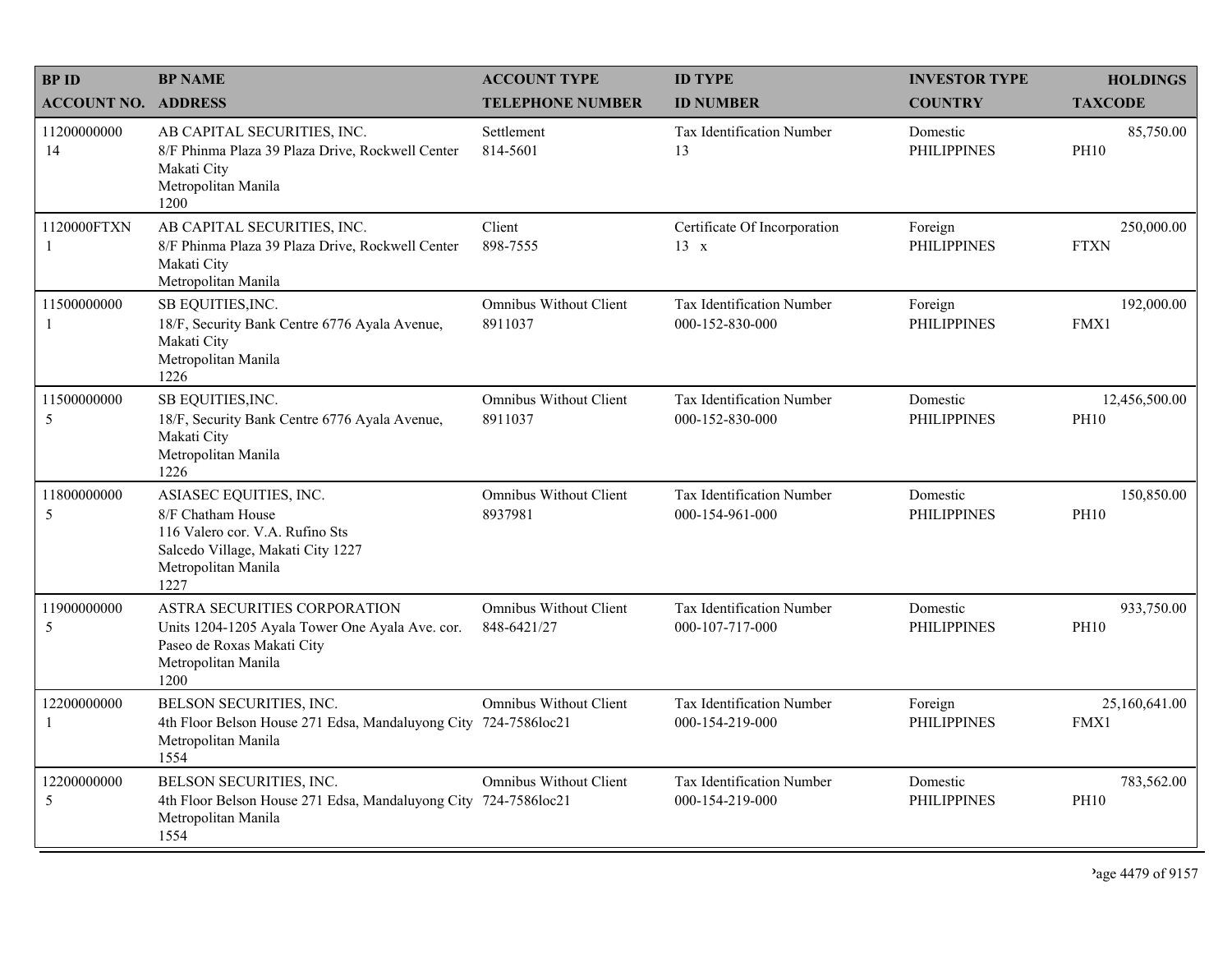| <b>BPID</b>                | <b>BP NAME</b>                                                                                                                             | <b>ACCOUNT TYPE</b>                       | <b>ID TYPE</b>                                      | <b>INVESTOR TYPE</b>           | <b>HOLDINGS</b>             |
|----------------------------|--------------------------------------------------------------------------------------------------------------------------------------------|-------------------------------------------|-----------------------------------------------------|--------------------------------|-----------------------------|
| <b>ACCOUNT NO. ADDRESS</b> |                                                                                                                                            | <b>TELEPHONE NUMBER</b>                   | <b>ID NUMBER</b>                                    | <b>COUNTRY</b>                 | <b>TAXCODE</b>              |
| 12200000000<br>6           | BELSON SECURITIES, INC.<br>4th Floor Belson House 271 Edsa, Mandaluyong City<br>Metropolitan Manila<br>1554                                | Settlement<br>724-7586loc21               | <b>Tax Identification Number</b><br>000-154-219-000 | Domestic<br><b>PHILIPPINES</b> | 300,000.00<br><b>NWT</b>    |
| 12300000000<br>5           | BENJAMIN CO CA & CO., INC.<br>Rm. 301 Downtown Ctr Bldg., 516 Quintin Paredes St 6345186<br>Binondo, Manila<br>Metropolitan Manila<br>1006 | <b>Omnibus Without Client</b>             | Tax Identification Number<br>000-330-322-000        | Domestic<br><b>PHILIPPINES</b> | 25,000.00<br><b>PH10</b>    |
| 12300000000<br>$\tau$      | BENJAMIN CO CA & CO., INC.<br>Rm. 301 Downtown Ctr Bldg., 516 Quintin Paredes St 6345186<br>Binondo, Manila<br>Metropolitan Manila<br>1006 | Own                                       | Tax Identification Number<br>000-330-322-000        | Domestic<br><b>PHILIPPINES</b> | 500.00<br><b>NWT</b>        |
| 12400000000<br>-1          | <b>B. H. CHUA SECURITIES CORPORATION</b><br>872 G. Araneta Avenue, Quezon City<br>Metropolitan Manila<br>1135                              | <b>Omnibus Without Client</b><br>412-3444 | Tax Identification Number<br>000-401-773            | Foreign<br><b>PHILIPPINES</b>  | 1,000.00<br>FMX1            |
| 12400000000<br>5           | <b>B. H. CHUA SECURITIES CORPORATION</b><br>872 G. Araneta Avenue, Quezon City<br>Metropolitan Manila<br>1135                              | <b>Omnibus Without Client</b><br>412-3444 | Tax Identification Number<br>000-401-773            | Domestic<br><b>PHILIPPINES</b> | 153,300.00<br><b>PH10</b>   |
| 12500000000<br>-1          | <b>JAKA SECURITIES CORP.</b><br>Unit 814, Ayala Tower I Ayala Ave., Makati City<br>Metropolitan Manila<br>1226                             | <b>Omnibus Without Client</b><br>8487123  | Tax Identification Number<br>004-500-728-000        | Foreign<br><b>PHILIPPINES</b>  | 2,000.00<br>FMX1            |
| 12500000000<br>5           | <b>JAKA SECURITIES CORP.</b><br>Unit 814, Ayala Tower I Ayala Ave., Makati City<br>Metropolitan Manila<br>1226                             | <b>Omnibus Without Client</b><br>8487123  | Tax Identification Number<br>004-500-728-000        | Domestic<br><b>PHILIPPINES</b> | 578,000.00<br><b>PH10</b>   |
| 12600000000<br>5           | BPI SECURITIES CORPORATION<br>8/F BPI Head Office Bldg., Ayala Ave., cor. Paseo de<br>Roxas Makati City<br>Metropolitan Manila<br>1226     | <b>Omnibus Without Client</b><br>8196535  | Tax Identification Number<br>000-109-309-000        | Domestic<br><b>PHILIPPINES</b> | 7,175,752.00<br><b>PH10</b> |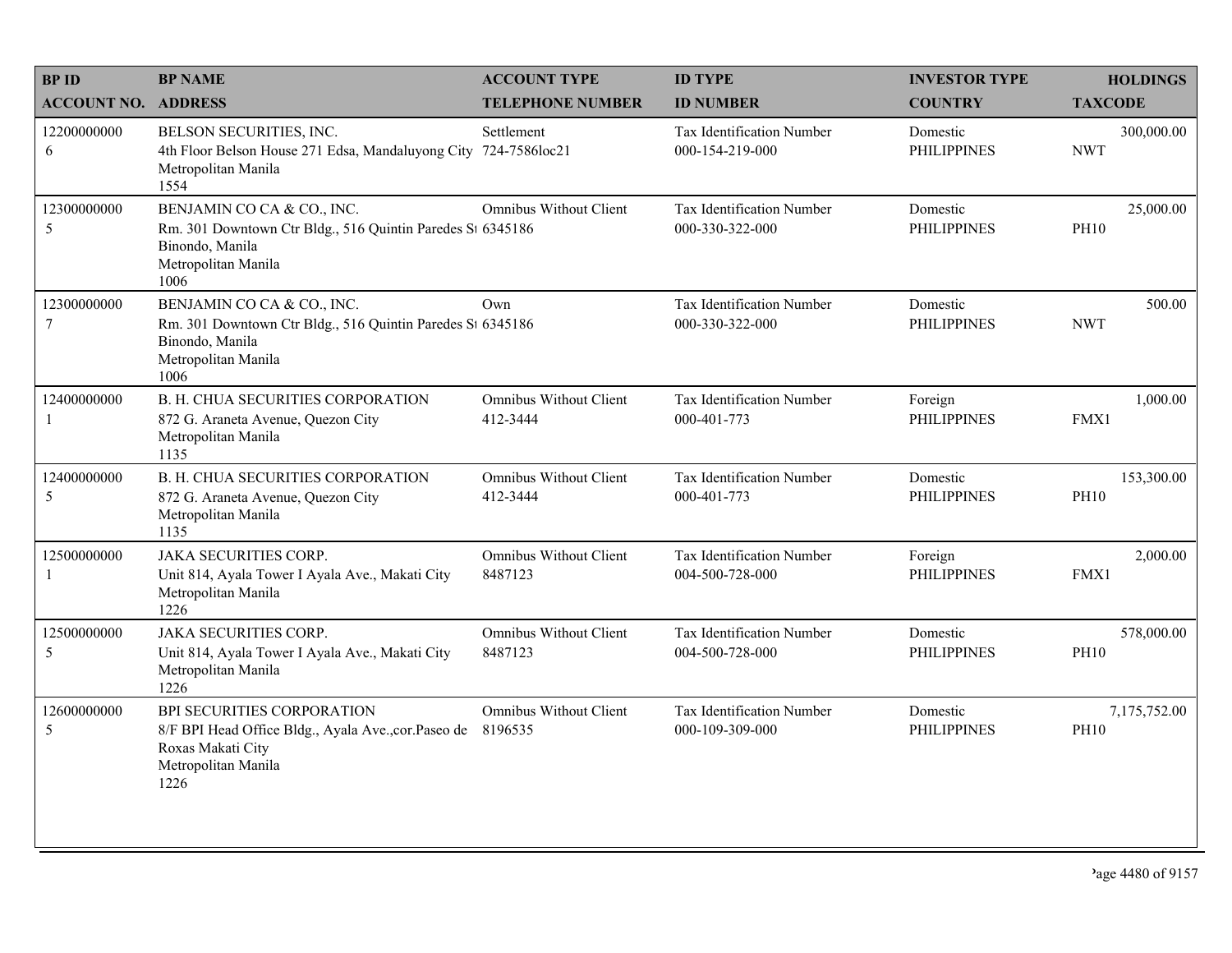| <b>BPID</b>                | <b>BP NAME</b>                                                                                                                                                | <b>ACCOUNT TYPE</b>                       | <b>ID TYPE</b>                                      | <b>INVESTOR TYPE</b>           | <b>HOLDINGS</b>              |
|----------------------------|---------------------------------------------------------------------------------------------------------------------------------------------------------------|-------------------------------------------|-----------------------------------------------------|--------------------------------|------------------------------|
| <b>ACCOUNT NO. ADDRESS</b> |                                                                                                                                                               | <b>TELEPHONE NUMBER</b>                   | <b>ID NUMBER</b>                                    | <b>COUNTRY</b>                 | <b>TAXCODE</b>               |
| 12800000000<br>5           | CAMPOS, LANUZA & COMPANY, INC.<br>Unit 2003B East Tower, PSE Center Exchange Road, 634-6881/87<br>Ortigas Center Pasig City<br>Metropolitan Manila<br>1605    | <b>Omnibus Without Client</b>             | <b>Tax Identification Number</b><br>000-155-524-000 | Domestic<br><b>PHILIPPINES</b> | 1,300.00<br><b>PH10</b>      |
| 12900000000<br>5           | SINCERE SECURITIES CORPORATION<br>1203-A East Tower, PSE Centre, Exchange Road,<br>Ortigas Center, Pasig City<br>Metropolitan Manila<br>$\overline{0}$        | <b>Omnibus Without Client</b><br>638-3549 | <b>Tax Identification Number</b><br>000-338-426-000 | Domestic<br><b>PHILIPPINES</b> | 13,000.00<br><b>PH10</b>     |
| 13100000000<br>5           | BDO NOMURA SECURITIES INC<br>8/F PCIB Tower 2, Dela Costa St., Makati City<br>Metropolitan Manila<br>1002                                                     | <b>Omnibus Without Client</b><br>8912028  | Tax Identification Number<br>30                     | Domestic<br><b>PHILIPPINES</b> | 723,000.00<br><b>PH10</b>    |
| 13300000000<br>5           | CITISECURITIES, INC.<br>Rm. 2701-B Tektite Tower Center Exchange Rd, Pasi; 635-5735<br>City<br>Metropolitan Manila<br>1600                                    | <b>Omnibus Without Client</b>             | Tax Identification Number<br>000-322-268-000        | Domestic<br><b>PHILIPPINES</b> | 1,373,000.00<br><b>PH10</b>  |
| 13300000000<br>7           | CITISECURITIES, INC.<br>Rm. 2701-B Tektite Tower Center Exchange Rd, Pasi; 635-5735<br>City<br>Metropolitan Manila<br>1600                                    | Own                                       | Tax Identification Number<br>000-322-268-000        | Domestic<br><b>PHILIPPINES</b> | 500.00<br><b>NWT</b>         |
| 13600000000<br>5           | TRITON SECURITIES CORP.<br>26/F LKG Tower, 6801 Ayala Avenue Makati City<br>Metropolitan Manila<br>$\overline{0}$                                             | <b>Omnibus Without Client</b><br>5238311  | Tax Identification Number<br>003-741-374-000        | Domestic<br><b>PHILIPPINES</b> | 25,314,000.00<br><b>PH10</b> |
| 14000000000<br>5           | <b>IGC SECURITIES INC.</b><br>Suite 1006, Tower I & Exchange Plaza Ayala Triangle 816-39-86<br>Ayala Avenue Makati City<br>Metropolitan Manila<br>1200        | <b>Omnibus Without Client</b>             | Tax Identification Number<br>38                     | Domestic<br><b>PHILIPPINES</b> | 137,000.00<br><b>PH10</b>    |
| 14100000000<br>5           | <b>CUALOPING SECURITIES CORPORATION</b><br>Suite 1801 Tytana Centre Condominium Plaza Lorenz 241-0262<br>Ruiz, Binondo, Manila<br>Metropolitan Manila<br>1006 | Omnibus Without Client                    | Tax Identification Number<br>000-333-333-000        | Domestic<br><b>PHILIPPINES</b> | 750.00<br><b>PH10</b>        |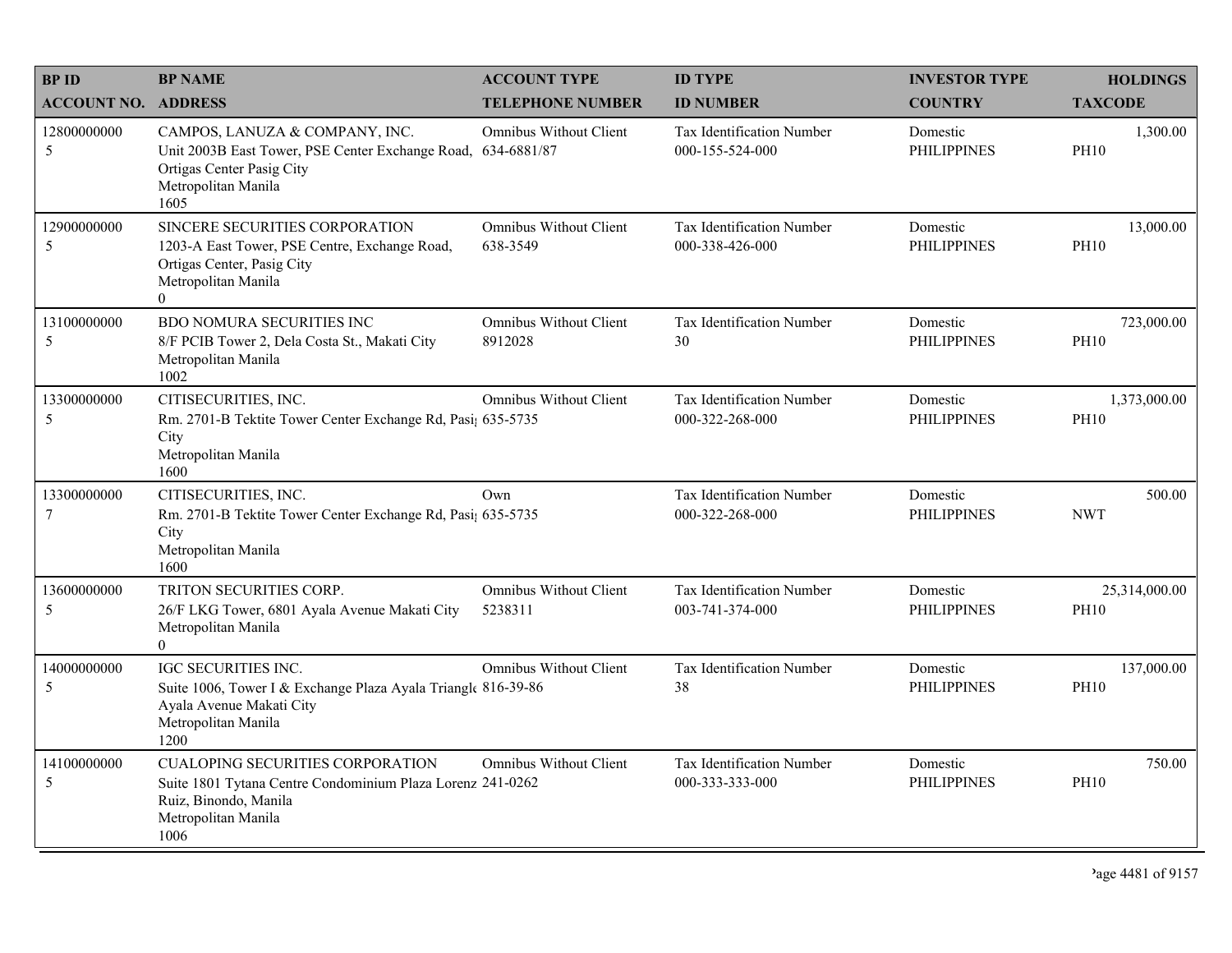| <b>BPID</b>                   | <b>BP NAME</b>                                                                                                                                                             | <b>ACCOUNT TYPE</b>                          | <b>ID TYPE</b>                               | <b>INVESTOR TYPE</b>           |                | <b>HOLDINGS</b> |
|-------------------------------|----------------------------------------------------------------------------------------------------------------------------------------------------------------------------|----------------------------------------------|----------------------------------------------|--------------------------------|----------------|-----------------|
| <b>ACCOUNT NO. ADDRESS</b>    |                                                                                                                                                                            | <b>TELEPHONE NUMBER</b>                      | <b>ID NUMBER</b>                             | <b>COUNTRY</b>                 | <b>TAXCODE</b> |                 |
| 14300000000<br>5              | DAVID GO SECURITIES CORP.<br>UNIT 2702D EAST TOWER, PHILIPPINE STOCK 650-6588<br>EXCHANGE CENTRE, EXCHANGE ROAD, ORTI<br>CENTER, PASIG CITY<br>Metropolitan Manila<br>1006 | <b>Omnibus Without Client</b>                | Tax Identification Number<br>000-320-855-000 | Domestic<br><b>PHILIPPINES</b> | <b>PH10</b>    | 256,150.00      |
| 14500000000<br>5              | DIVERSIFIED SECURITIES, INC.<br>5/F PDCP Bank Centre, Herrera cor. Alfaro Sts.,<br>Salcedo Village, Makati City<br>Metropolitan Manila<br>1600                             | <b>Omnibus Without Client</b><br>634-6630/31 | Tax Identification Number<br>43              | Domestic<br><b>PHILIPPINES</b> | <b>PH10</b>    | 17,760.00       |
| 14500000000<br>6              | DIVERSIFIED SECURITIES, INC.<br>5/F PDCP Bank Centre, Herrera cor. Alfaro Sts.,<br>Salcedo Village, Makati City<br>Metropolitan Manila<br>1600                             | Settlement<br>634-6630/31                    | Tax Identification Number<br>43              | Domestic<br><b>PHILIPPINES</b> | <b>NWT</b>     | 1,453.00        |
| 14700000000<br>5              | E. CHUA CHIACO SECURITIES, INC.<br>113 Renta St., Binondo, Manila<br>Metropolitan Manila<br>1006                                                                           | <b>Omnibus Without Client</b><br>242-5145    | Tax Identification Number<br>000-335-991-000 | Domestic<br><b>PHILIPPINES</b> | <b>PH10</b>    | 757,925.00      |
| 14700000000<br>18             | E. CHUA CHIACO SECURITIES, INC.<br>113 Renta St., Binondo, Manila<br>Metropolitan Manila<br>1006                                                                           | Settlement<br>242-5145                       | Tax Identification Number<br>000-335-991-000 | Foreign<br><b>PHILIPPINES</b>  | <b>RA10</b>    | 10,000.00       |
| 14900000000<br>$\overline{7}$ | EAST WEST CAPITAL CORPORATION<br>2/F U-Bix Building 1331 Angono St., Makati City<br>Metropolitan Manila<br>1208                                                            | Own<br>891-98901                             | Tax Identification Number<br>000-158-383-000 | Domestic<br><b>PHILIPPINES</b> | <b>NWT</b>     | 892.00          |
| 15000000000                   | EASTERN SECURITIES DEVELOPMENT<br><b>CORPORATION</b>                                                                                                                       | <b>Omnibus Without Client</b>                | <b>Tax Identification Number</b>             | Domestic                       |                | 387,550.00      |
| 5                             | 1701 Tytana Ctr. Bldg, Binondo, Manila<br>Metropolitan Manila<br>1006                                                                                                      | 242-4006/11                                  | 000-329-281-000                              | <b>PHILIPPINES</b>             | <b>PH10</b>    |                 |
| 15300000000<br>5              | EQUITIWORLD SECURITIES, INC.<br>807-809 Philippine Stock Exchange Ayala Tower 1,<br>Ayala Avenue Makati City<br>Metropolitan Manila<br>1226                                | <b>Omnibus Without Client</b><br>848-5401/09 | Tax Identification Number<br>51              | Domestic<br><b>PHILIPPINES</b> | <b>PH10</b>    | 38,000.00       |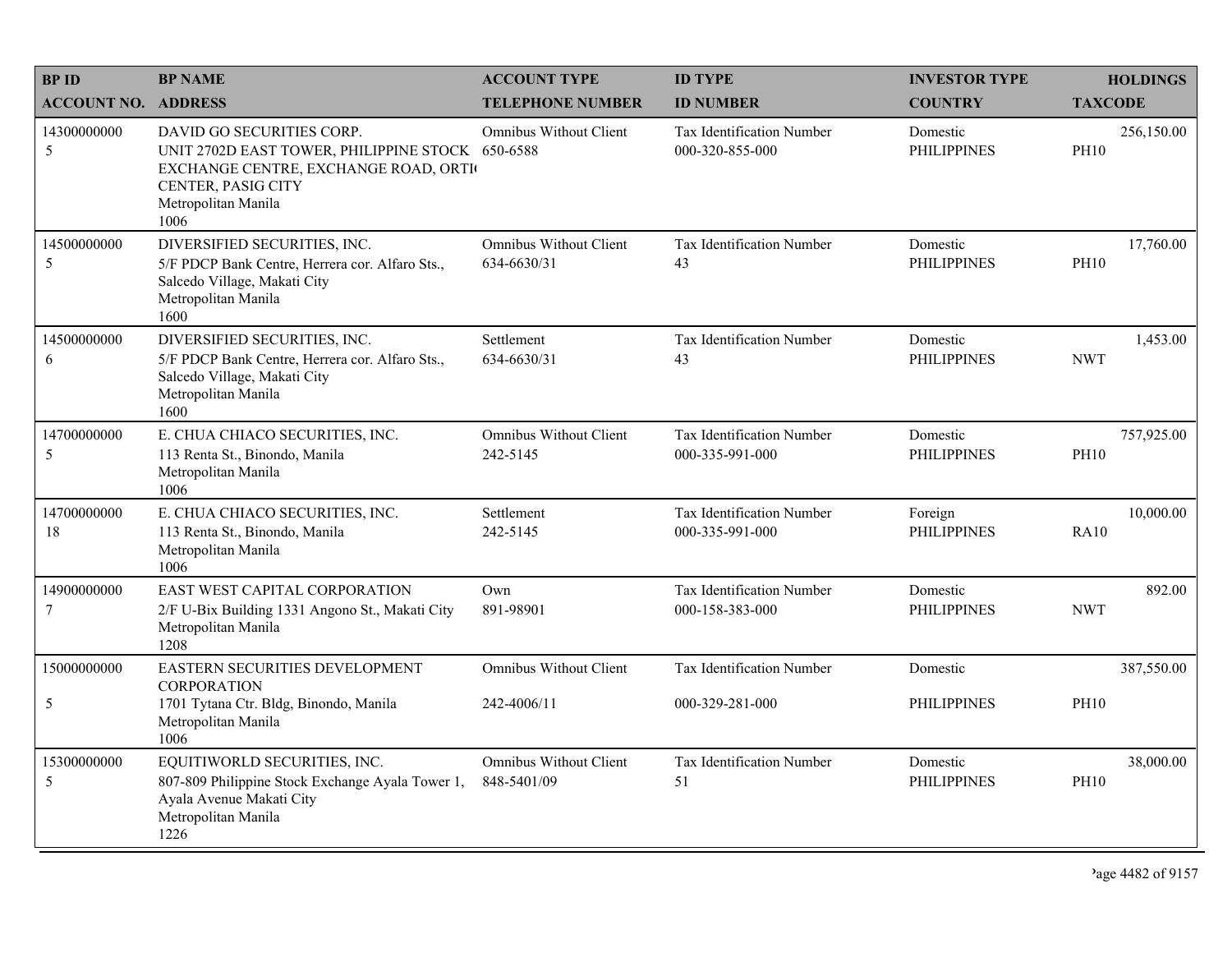| <b>BPID</b>                    | <b>BP NAME</b>                                                                                                                                                                                                 | <b>ACCOUNT TYPE</b>                       | <b>ID TYPE</b>                               | <b>INVESTOR TYPE</b>           | <b>HOLDINGS</b>             |
|--------------------------------|----------------------------------------------------------------------------------------------------------------------------------------------------------------------------------------------------------------|-------------------------------------------|----------------------------------------------|--------------------------------|-----------------------------|
| <b>ACCOUNT NO. ADDRESS</b>     |                                                                                                                                                                                                                | <b>TELEPHONE NUMBER</b>                   | <b>ID NUMBER</b>                             | <b>COUNTRY</b>                 | <b>TAXCODE</b>              |
| 15300000000<br>$7\phantom{.0}$ | EQUITIWORLD SECURITIES, INC.<br>807-809 Philippine Stock Exchange Ayala Tower 1,<br>Ayala Avenue Makati City<br>Metropolitan Manila<br>1226                                                                    | Own<br>848-5401/09                        | Tax Identification Number<br>51              | Domestic<br><b>PHILIPPINES</b> | 4,000.00<br><b>NWT</b>      |
| 15400000000<br>5               | EVERGREEN STOCK BROKERAGE & SEC., INC. Omnibus Without Client<br>Suite 606 - 607, 6th Floor, Tower One Phil. Stock<br>Exchange Plaza, Ayala Triangle, Ayala Ave. Makati<br>City<br>Metropolitan Manila<br>1200 | 891-9451                                  | Tax Identification Number<br>001-483-985     | Domestic<br><b>PHILIPPINES</b> | 666,000.00<br><b>PH10</b>   |
| 15400000000<br>6               | EVERGREEN STOCK BROKERAGE & SEC., INC. Settlement<br>Suite 606 - 607, 6th Floor, Tower One Phil. Stock<br>Exchange Plaza, Ayala Triangle, Ayala Ave. Makati<br>City<br>Metropolitan Manila<br>1200             | 891-9451                                  | Tax Identification Number<br>001-483-985     | Domestic<br><b>PHILIPPINES</b> | 89,000.00<br><b>NWT</b>     |
| 15400000000<br>$\tau$          | EVERGREEN STOCK BROKERAGE & SEC., INC. Own<br>Suite 606 - 607, 6th Floor, Tower One Phil. Stock<br>Exchange Plaza, Ayala Triangle, Ayala Ave. Makati<br>City<br>Metropolitan Manila<br>1200                    | 891-9451                                  | Tax Identification Number<br>001-483-985     | Domestic<br><b>PHILIPPINES</b> | 825.00<br><b>NWT</b>        |
| 16200000000<br>5               | F. YAP SECURITIES, INC.<br>Unit 2301 PSE Center (East Tower) Exchange Rd.,<br>Ortigas Center Pasig City<br>Metropolitan Manila<br>1603                                                                         | <b>Omnibus Without Client</b><br>635-4126 | Tax Identification Number<br>000-333-165-000 | Domestic<br><b>PHILIPPINES</b> | 228,362.00<br><b>PH10</b>   |
| 16700000000<br>5               | AURORA SECURITIES, INC.<br>UNIT 2405A WEST TOWER PHILIPPINE STOCK 633-5892<br>EXCHANGE CENTRE ORTIGAS, PASIG CITY<br>Metropolitan Manila<br>1605                                                               | <b>Omnibus Without Client</b>             | Tax Identification Number<br>002-832-240     | Domestic<br><b>PHILIPPINES</b> | 150,500.00<br><b>PH10</b>   |
| 16800000000<br>5               | GLOBALINKS SECURITIES & STOCKS, INC.<br>#706 Ayala Tower One Ayala Avenue Cor. Paseo de 759-4136<br>Roxas St. Makati City<br>Metropolitan Manila<br>1226                                                       | <b>Omnibus Without Client</b>             | Tax Identification Number<br>65              | Domestic<br><b>PHILIPPINES</b> | 1,404,500.00<br><b>PH10</b> |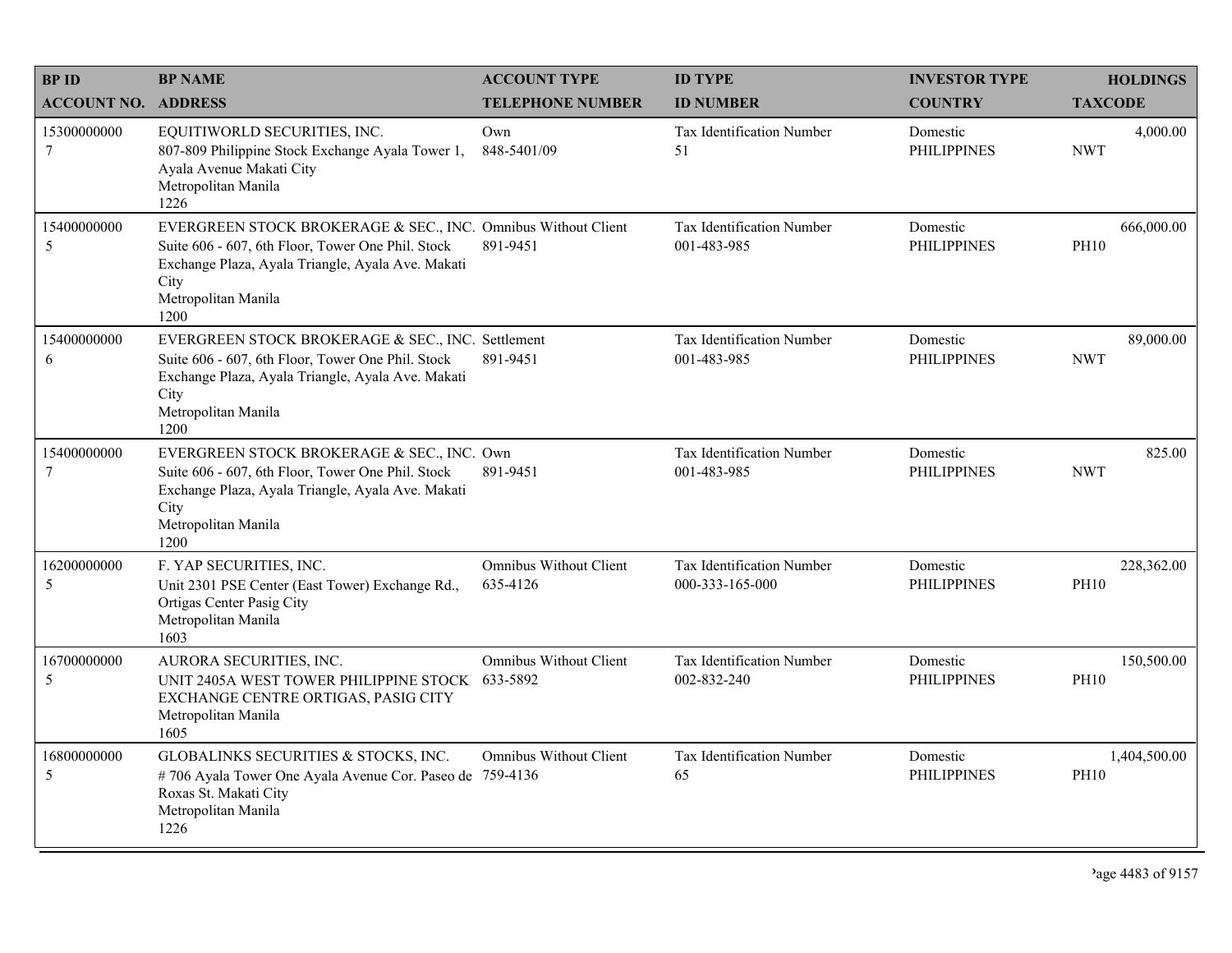| <b>BPID</b>                 | <b>BP NAME</b>                                                                                                                                           | <b>ACCOUNT TYPE</b>           | <b>ID TYPE</b>                               | <b>INVESTOR TYPE</b>           | <b>HOLDINGS</b>           |
|-----------------------------|----------------------------------------------------------------------------------------------------------------------------------------------------------|-------------------------------|----------------------------------------------|--------------------------------|---------------------------|
| <b>ACCOUNT NO. ADDRESS</b>  |                                                                                                                                                          | <b>TELEPHONE NUMBER</b>       | <b>ID NUMBER</b>                             | <b>COUNTRY</b>                 | <b>TAXCODE</b>            |
| 16800000000<br>$\tau$       | GLOBALINKS SECURITIES & STOCKS, INC.<br>#706 Ayala Tower One Ayala Avenue Cor. Paseo de 759-4136<br>Roxas St. Makati City<br>Metropolitan Manila<br>1226 | Own                           | Tax Identification Number<br>65              | Domestic<br><b>PHILIPPINES</b> | 1,250.00<br><b>NWT</b>    |
| 16900000000<br>5            | JSG SECURITIES, INC.<br>4th Floor, A&T Building, 244 Escolta Street, Binondo 2429414<br>Manila<br>Metropolitan Manila<br>1006                            | <b>Omnibus Without Client</b> | Tax Identification Number<br>004-578-852-000 | Domestic<br><b>PHILIPPINES</b> | 110,750.00<br><b>PH10</b> |
| 16900000000<br>6            | JSG SECURITIES, INC.<br>4th Floor, A&T Building, 244 Escolta Street, Binondo 2429414<br>Manila<br>Metropolitan Manila<br>1006                            | Settlement                    | Tax Identification Number<br>004-578-852-000 | Domestic<br><b>PHILIPPINES</b> | 73,000.00<br><b>NWT</b>   |
| 16900000003                 | PIONEERINTER CONTINENTAL INSURANCE                                                                                                                       | Client                        | Tax Identification Number                    | Domestic                       | 230,000.00                |
| $\mathbf{1}$                | CORP.<br>4th Floor, A&T Building, 244 Escolta Street, Binondo 812-7777<br>Manila<br>Metropolitan Manila<br>1006                                          |                               | 545                                          | <b>PHILIPPINES</b>             | <b>NWT</b>                |
| 16900000004<br>$\mathbf{1}$ | PIONEER INSURANCE & SURETY CORP.<br>4th Floor, A&T Building, 244 Escolta Street, Binondo 817-1461<br>Manila<br>Metropolitan Manila<br>1006               | Client                        | Tax Identification Number<br>332             | Domestic<br><b>PHILIPPINES</b> | 301,000.00<br><b>NWT</b>  |
| 17000000000<br>5            | GOLDSTAR SECURITIES, INC.<br>2201-B East Tower, PSE Centre Exchange Rd, Ortiga 633-7485/86<br>Center Pasig City<br>Metropolitan Manila<br>1600           | Omnibus Without Client        | Tax Identification Number<br>000-222-746-000 | Domestic<br><b>PHILIPPINES</b> | 103,200.00<br><b>PH10</b> |
| 17000000000<br>14           | GOLDSTAR SECURITIES, INC.<br>2201-B East Tower, PSE Centre Exchange Rd, Ortiga 633-7485/86<br>Center Pasig City<br>Metropolitan Manila<br>1600           | Settlement                    | Tax Identification Number<br>000-222-746-000 | Domestic<br><b>PHILIPPINES</b> | 215,800.00<br><b>PH10</b> |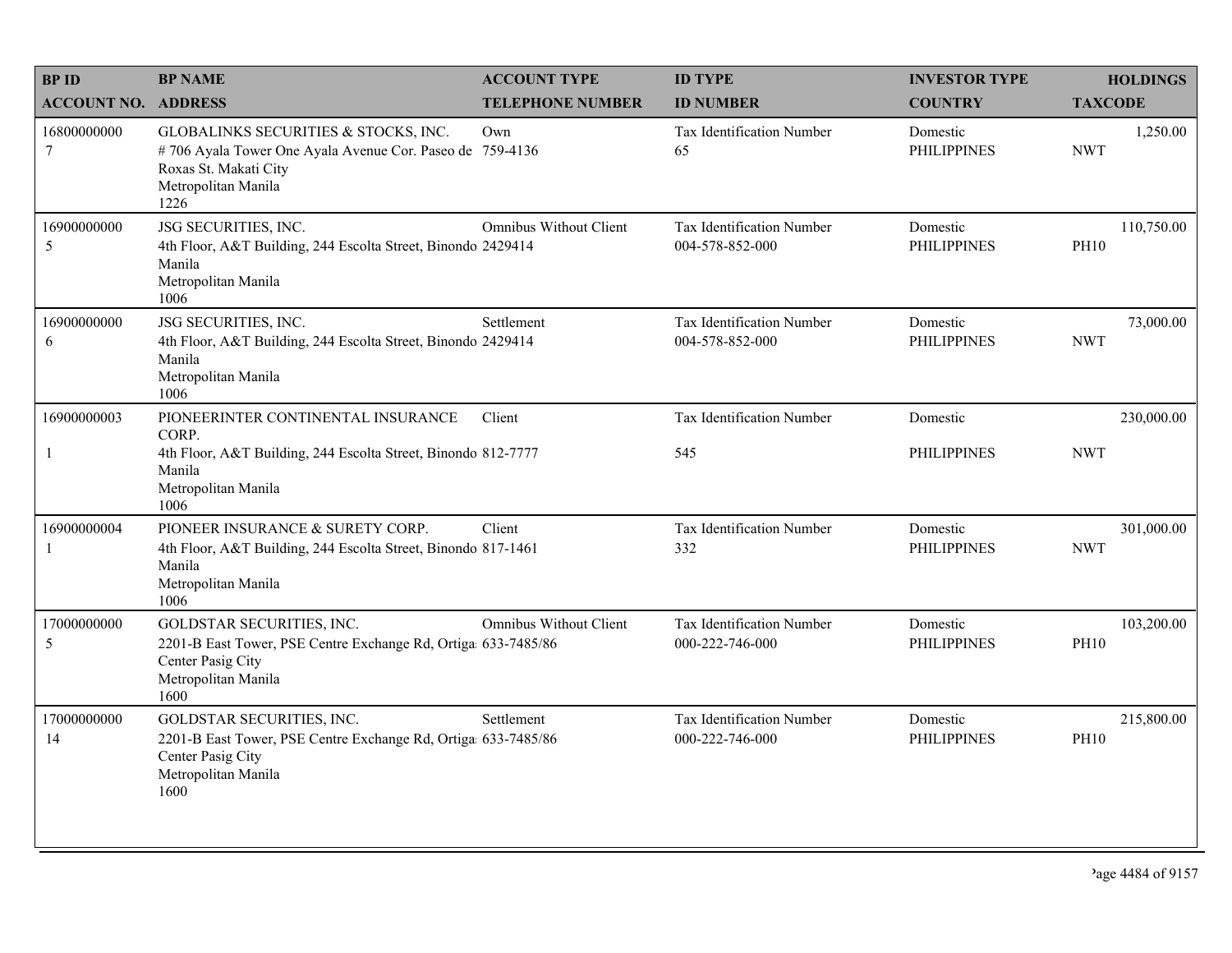| <b>BPID</b>                | <b>BP NAME</b>                                                                                                                                            | <b>ACCOUNT TYPE</b>                               | <b>ID TYPE</b>                               | <b>INVESTOR TYPE</b>           | <b>HOLDINGS</b>              |
|----------------------------|-----------------------------------------------------------------------------------------------------------------------------------------------------------|---------------------------------------------------|----------------------------------------------|--------------------------------|------------------------------|
| <b>ACCOUNT NO. ADDRESS</b> |                                                                                                                                                           | <b>TELEPHONE NUMBER</b>                           | <b>ID NUMBER</b>                             | <b>COUNTRY</b>                 | <b>TAXCODE</b>               |
| 17200000000<br>5           | GUILD SECURITIES, INC.<br>Unit 1215 Tower One & Exchange Plaza Ayala Ave., 8919232<br>Makati City<br>Metropolitan Manila<br>1226                          | <b>Omnibus Without Client</b>                     | Tax Identification Number<br>69              | Domestic<br><b>PHILIPPINES</b> | 5,388,952.00<br><b>PH10</b>  |
| 17400000000<br>5           | HDI SECURITIES, INC.<br>UNIT 2305-B 23/F ORIENT SQUARE BLDG., F.<br>ORTIGAS, JR. ROAD, ORTIGAS CENTRE, PASIG<br>CITY, 1605<br>Metropolitan Manila<br>1605 | <b>Omnibus Without Client</b><br>891-9598         | Tax Identification Number<br>001-670-271-000 | Domestic<br><b>PHILIPPINES</b> | 19,989,000.00<br><b>PH10</b> |
| 17500000000<br>5           | H. E. BENNETT SECURITIES, INC.<br>Rm. 1704 World Trade Exchange Bldg., 215 Juan Lur 242-5733<br>St., Binondo, Manila<br>Metropolitan Manila<br>1006       | <b>Omnibus Without Client</b>                     | Tax Identification Number<br>000-334-004     | Domestic<br><b>PHILIPPINES</b> | 756,100.00<br><b>PH10</b>    |
| 17800000000<br>5           | HK SECURITIES, INC.<br>Suite 102 Columbia Tower, Ortigas Ave.,<br>Mandaluyong City<br>Metropolitan Manila<br>1600                                         | <b>Omnibus Without Client</b><br>6336991 to 96    | Tax Identification Number<br>75              | Domestic<br><b>PHILIPPINES</b> | 1,000.00<br><b>PH10</b>      |
| 17900000000<br>5           | I. ACKERMAN & CO., INC.<br>Suite 705, Tower I Bldg. PSE Plaza, Ayala Triangle<br>Ayala Ave., Makati City<br>Metropolitan Manila<br>1226                   | <b>Omnibus Without Client</b><br>891-9071         | Tax Identification Number<br>76              | Domestic<br><b>PHILIPPINES</b> | 4,730.00<br><b>PH10</b>      |
| 17900000000<br>6           | I. ACKERMAN & CO., INC.<br>Suite 705, Tower I Bldg. PSE Plaza, Ayala Triangle<br>Ayala Ave., Makati City<br>Metropolitan Manila<br>1226                   | Settlement<br>891-9071                            | Tax Identification Number<br>76              | Domestic<br><b>PHILIPPINES</b> | 1,000.00<br><b>NWT</b>       |
| 18000000000<br>5           | I. B. GIMENEZ SECURITIES, INC.<br>3/F NEW ROSARIO ORTIGAS ARCADE, NO. 42,<br>ORTIGAS EXTENSION, ROSARIO, PASIG CITY<br>Metropolitan Manila<br>1600        | <b>Omnibus Without Client</b><br>628-0000-325-336 | Tax Identification Number<br>000-329-846-000 | Domestic<br><b>PHILIPPINES</b> | 80,500.00<br><b>PH10</b>     |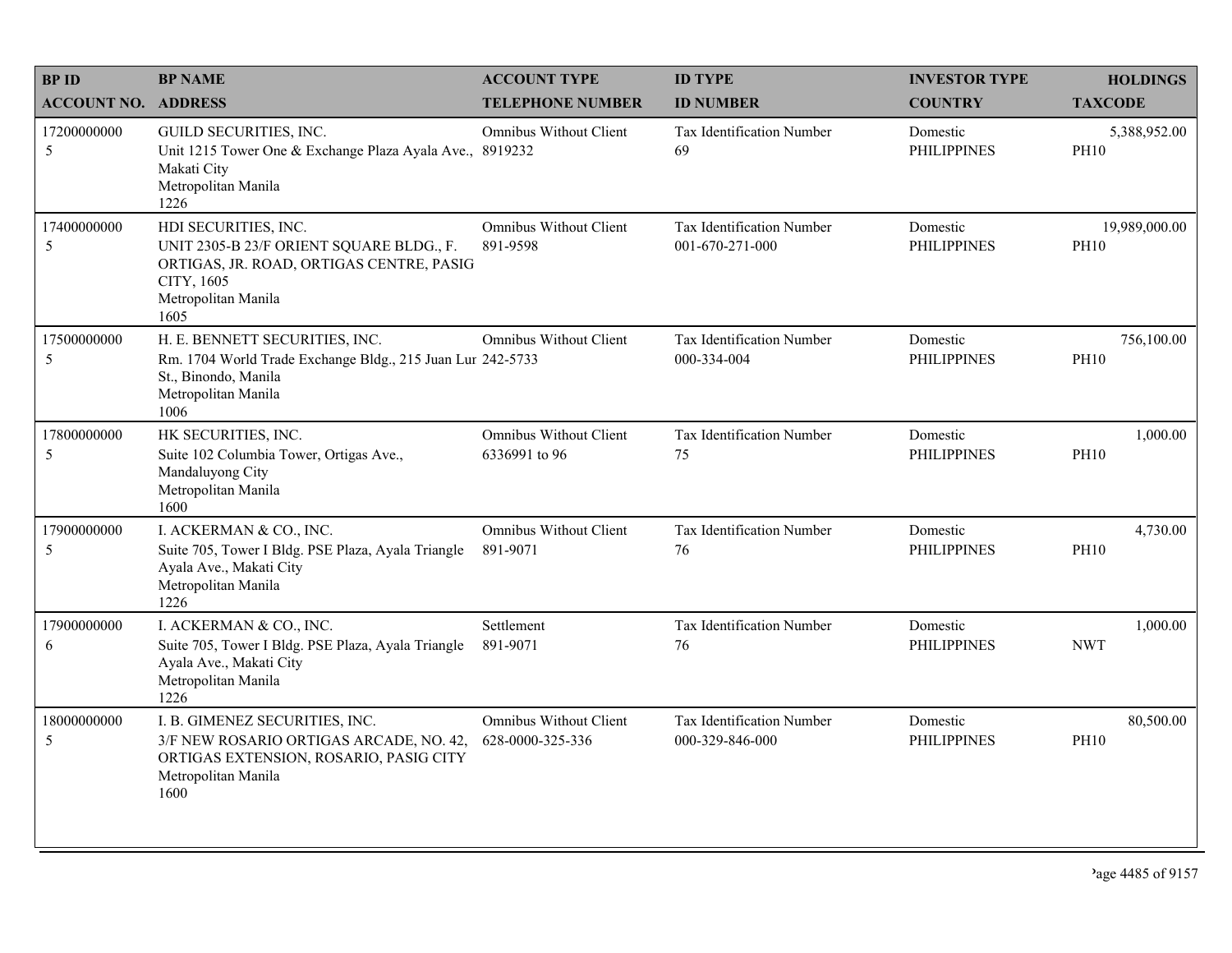| <b>BPID</b>                | <b>BP NAME</b>                                                                                                                                                        | <b>ACCOUNT TYPE</b>                       | <b>ID TYPE</b>                                  | <b>INVESTOR TYPE</b>           | <b>HOLDINGS</b>           |
|----------------------------|-----------------------------------------------------------------------------------------------------------------------------------------------------------------------|-------------------------------------------|-------------------------------------------------|--------------------------------|---------------------------|
| <b>ACCOUNT NO. ADDRESS</b> |                                                                                                                                                                       | <b>TELEPHONE NUMBER</b>                   | <b>ID NUMBER</b>                                | <b>COUNTRY</b>                 | <b>TAXCODE</b>            |
| 18100000000<br>5           | INVESTORS SECURITIES, INC,<br>Unit 604-605 Tower One & Exchange Plaza Ayala<br>Triangle, Ayala Ave. cor Paseo de Roxas Makati City<br>Metropolitan Manila<br>1200     | Omnibus Without Client<br>8431210         | Tax Identification Number<br>000-123-697-000    | Domestic<br><b>PHILIPPINES</b> | 490,010.00<br><b>PH10</b> |
| 18200000000<br>5           | IMPERIAL, DE GUZMAN, ABALOS & CO., INC.<br>Ground Floor, EDSA Central Square Shaw Boulevard 6332686<br>Mandaluyong City<br>Metropolitan Manila<br>1552                | <b>Omnibus Without Client</b>             | Tax Identification Number<br>000-121-920        | Domestic<br><b>PHILIPPINES</b> | 105,050.00<br><b>PH10</b> |
| 18200000000<br>6           | IMPERIAL, DE GUZMAN, ABALOS & CO., INC.<br>Ground Floor, EDSA Central Square Shaw Boulevard 6332686<br>Mandaluyong City<br>Metropolitan Manila<br>1552                | Settlement                                | Tax Identification Number<br>000-121-920        | Domestic<br><b>PHILIPPINES</b> | 200.00<br><b>NWT</b>      |
| 18200000000<br>7           | IMPERIAL, DE GUZMAN, ABALOS & CO., INC.<br>Ground Floor, EDSA Central Square Shaw Boulevard 6332686<br>Mandaluyong City<br>Metropolitan Manila<br>1552                | Own                                       | Tax Identification Number<br>000-121-920        | Domestic<br><b>PHILIPPINES</b> | 62.00<br><b>NWT</b>       |
| 18700000000<br>5           | ASIAN CAPITAL EQUITIES, INC.<br>6/F Tower 1 & Exchange Plaza Ayala Ave., cor Paseo 8485126<br>de Roxas, Makati City<br>Metropolitan Manila<br>1226                    | <b>Omnibus Without Client</b>             | Tax Identification Number<br>84                 | Domestic<br><b>PHILIPPINES</b> | 7,000.00<br><b>PH10</b>   |
| 19000000000<br>5           | VALUE QUEST SECURITIES CORPORATION<br>Unit 1006B West Tower, Philippine Stock Exchange<br>Centre, Exchange Road, Ortigas, Pasig City<br>Metropolitan Manila<br>$00\,$ | <b>Omnibus Without Client</b><br>892-1816 | Tax Identification Number<br>000-165-611-000.L0 | Domestic<br><b>PHILIPPINES</b> | 80,000.00<br><b>PH10</b>  |
| 19200000000<br>14          | STRATEGIC EQUITIES CORP.<br>Unit 610-611 PSE Plaza, Tower I, Ayala Triangle,<br>Ayala Ave., Makati City<br>Metropolitan Manila<br>1226                                | Settlement<br>759-4055                    | Tax Identification Number<br>89                 | Domestic<br><b>PHILIPPINES</b> | 112,501.00<br><b>PH10</b> |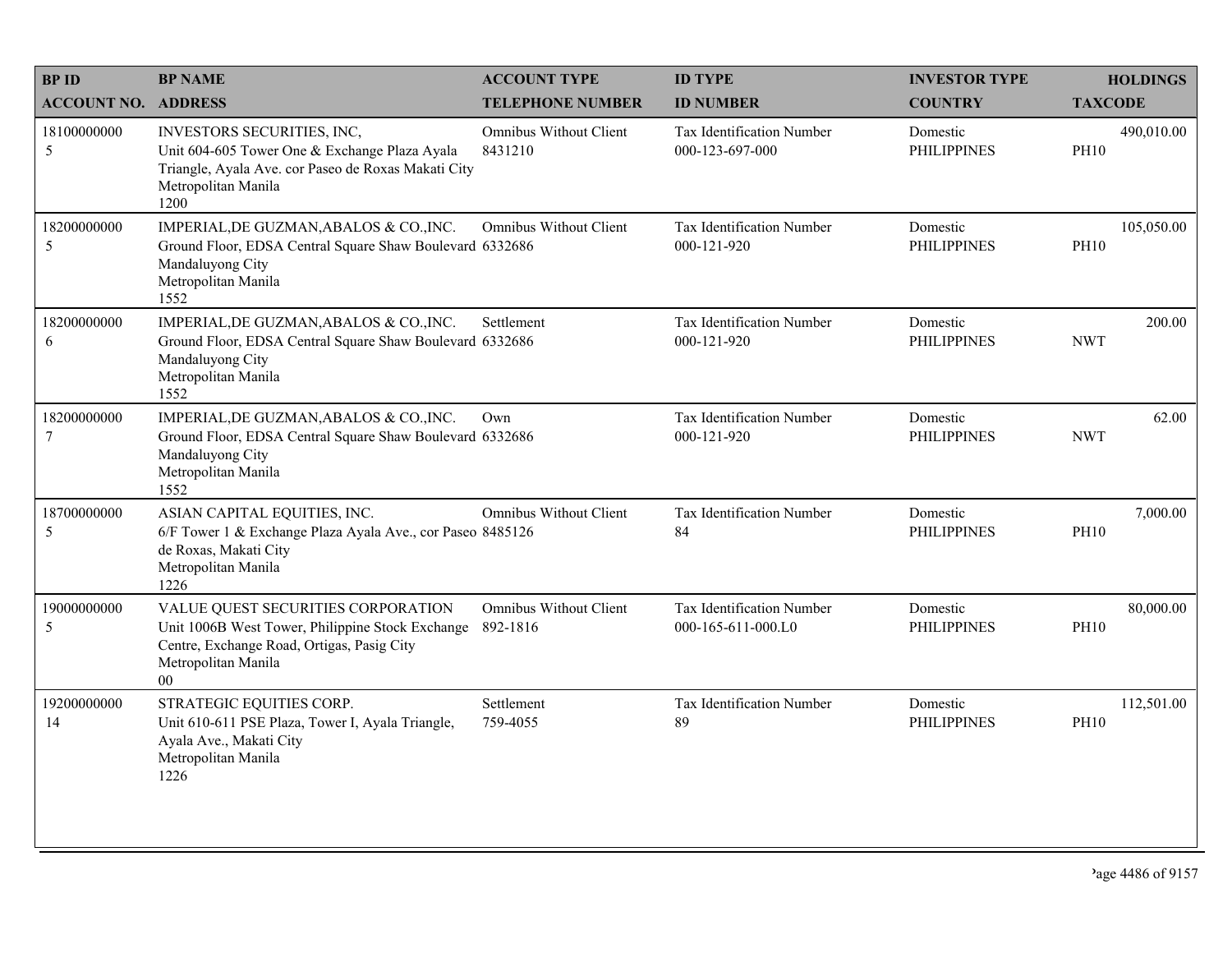| <b>BPID</b>                   | <b>BP NAME</b>                                                                                                                                 | <b>ACCOUNT TYPE</b>                          | <b>ID TYPE</b>                           | <b>INVESTOR TYPE</b>           | <b>HOLDINGS</b>             |
|-------------------------------|------------------------------------------------------------------------------------------------------------------------------------------------|----------------------------------------------|------------------------------------------|--------------------------------|-----------------------------|
| <b>ACCOUNT NO. ADDRESS</b>    |                                                                                                                                                | <b>TELEPHONE NUMBER</b>                      | <b>ID NUMBER</b>                         | <b>COUNTRY</b>                 | <b>TAXCODE</b>              |
| 19300000000<br>5              | LARRGO SECURITIES CO., INC.<br>Rm. 202 2/F Rufino Building, Ayala Avenue, Makati 8101353<br>City<br>Metropolitan Manila<br>1226                | Omnibus Without Client                       | <b>Tax Identification Number</b><br>90   | Domestic<br><b>PHILIPPINES</b> | 291,250.00<br><b>PH10</b>   |
| 19300000000<br>7              | LARRGO SECURITIES CO., INC.<br>Rm. 202 2/F Rufino Building, Ayala Avenue, Makati 8101353<br>City<br>Metropolitan Manila<br>1226                | Own                                          | Tax Identification Number<br>90          | Domestic<br><b>PHILIPPINES</b> | 2,000.00<br><b>NWT</b>      |
| 19800000000                   | LUCKY SECURITIES, INC.<br>Unit 1402-B PSE Center Exchange Road, Ortigas<br>Center Pasig City<br>Metropolitan Manila<br>1600                    | <b>Omnibus Without Client</b><br>6346747/60  | Tax Identification Number<br>95          | Foreign<br><b>PHILIPPINES</b>  | 2,523,000.00<br><b>FMX1</b> |
| 19800000000<br>5              | LUCKY SECURITIES, INC.<br>Unit 1402-B PSE Center Exchange Road, Ortigas<br>Center Pasig City<br>Metropolitan Manila<br>1600                    | Omnibus Without Client<br>6346747/60         | Tax Identification Number<br>95          | Domestic<br><b>PHILIPPINES</b> | 4,559,500.00<br><b>NWT</b>  |
| 19800000000<br>6              | LUCKY SECURITIES, INC.<br>Unit 1402-B PSE Center Exchange Road, Ortigas<br>Center Pasig City<br>Metropolitan Manila<br>1600                    | Settlement<br>6346747/60                     | Tax Identification Number<br>95          | Domestic<br><b>PHILIPPINES</b> | 575,000.00<br><b>NWT</b>    |
| 19900000000<br>5              | LUYS SECURITIES COMPANY, INC.<br>28/F LKG Tower 6801 Ayala Ave. Makati City<br>Metropolitan Manila<br>1200                                     | <b>Omnibus Without Client</b><br>5231040     | Tax Identification Number<br>96          | Domestic<br><b>PHILIPPINES</b> | 19,000.00<br><b>PH10</b>    |
| 20000000000<br>5              | MANDARIN SECURITIES CORPORATION<br>28/F LKG Tower 6801 Ayala Ave. Makati City<br>Metropolitan Manila<br>1200                                   | <b>Omnibus Without Client</b><br>523-8311/16 | Tax Identification Number<br>97          | Domestic<br><b>PHILIPPINES</b> | 1,402,000.00<br><b>PH10</b> |
| 20300000000<br>$\overline{1}$ | COL Financial Group, Inc.<br>2401-B EAST TOWER, PSE CENTRE EXCHANGE 635-5735<br>ROAD, ORTIGAS CENTER PASIG CITY<br>Metropolitan Manila<br>1605 | Omnibus Without Client                       | Tax Identification Number<br>203-523-208 | Foreign<br><b>PHILIPPINES</b>  | 49,000.00<br>FMX1           |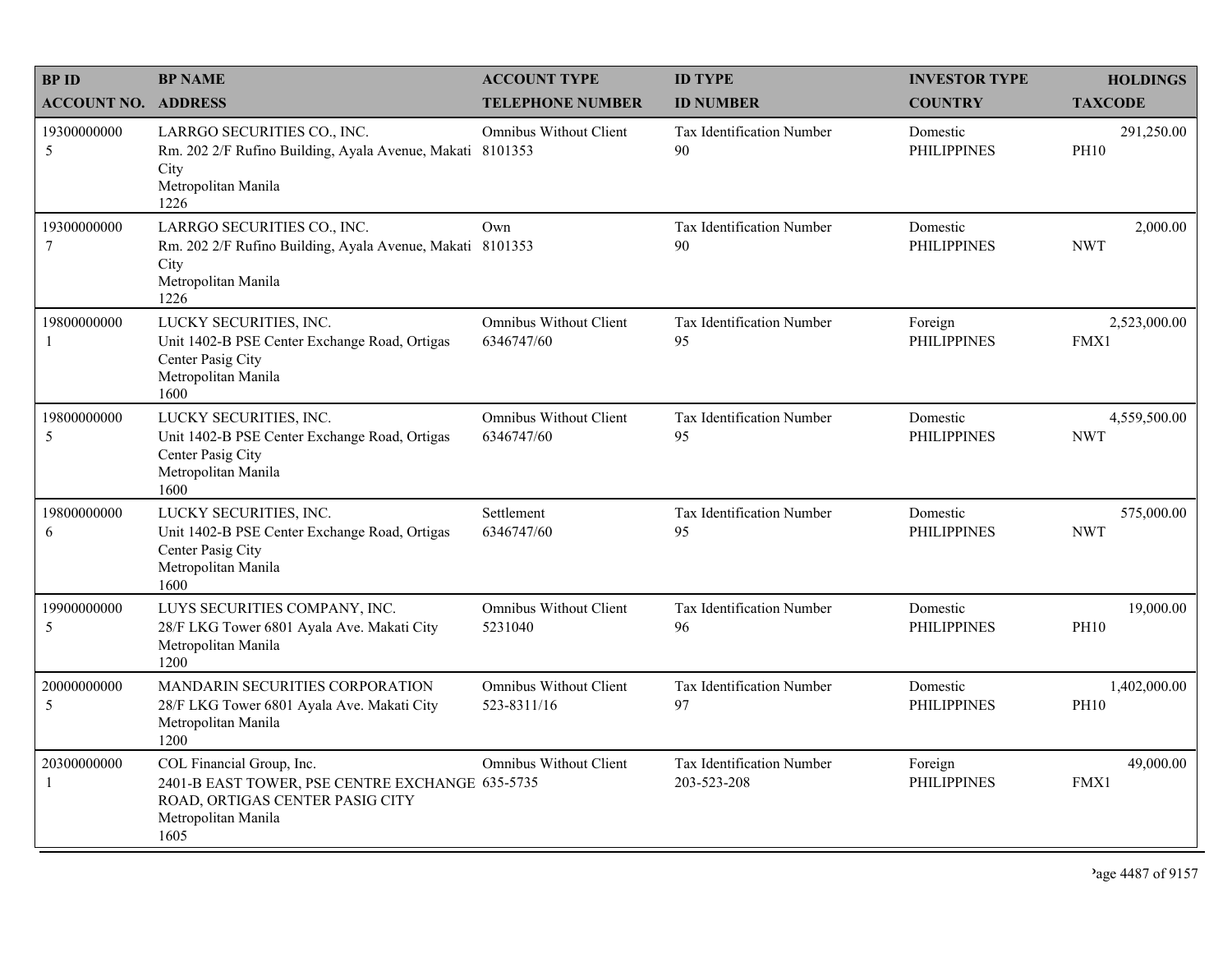| <b>BPID</b>                | <b>BP NAME</b>                                                                                                                                                                  | <b>ACCOUNT TYPE</b>                          | <b>ID TYPE</b>                                  | <b>INVESTOR TYPE</b>           | <b>HOLDINGS</b>              |
|----------------------------|---------------------------------------------------------------------------------------------------------------------------------------------------------------------------------|----------------------------------------------|-------------------------------------------------|--------------------------------|------------------------------|
| <b>ACCOUNT NO. ADDRESS</b> |                                                                                                                                                                                 | <b>TELEPHONE NUMBER</b>                      | <b>ID NUMBER</b>                                | <b>COUNTRY</b>                 | <b>TAXCODE</b>               |
| 20300000000<br>5           | COL Financial Group, Inc.<br>2401-B EAST TOWER, PSE CENTRE EXCHANGE 635-5735<br>ROAD, ORTIGAS CENTER PASIG CITY<br>Metropolitan Manila<br>1605                                  | <b>Omnibus Without Client</b>                | <b>Tax Identification Number</b><br>203-523-208 | Domestic<br><b>PHILIPPINES</b> | 16,221,164.00<br><b>PH10</b> |
| 20500000000<br>5           | MERCANTILE SECURITIES CORP.<br>UNIT 804 FORT LEGEND TOWERS 3RD AVENUI 501-8872<br>COR. 31ST ST. FORT BONIFACIO GLOBAL CITY<br><b>TAGUIG CITY</b><br>Metropolitan Manila<br>1226 | Omnibus Without Client                       | Tax Identification Number<br>000-161-457-000    | Domestic<br><b>PHILIPPINES</b> | 2,861,000.00<br><b>PH10</b>  |
| 20600000000<br>5           | MERIDIAN SECURITIES, INC.<br>Suite 2702B&C Tektite Tower I Ortigas Centre, Pasig 634-6931/36<br>City<br>Metropolitan Manila<br>1600                                             | <b>Omnibus Without Client</b>                | Tax Identification Number<br>000-338-748-000    | Domestic<br><b>PHILIPPINES</b> | 245,000.00<br><b>PH10</b>    |
| 20800000000<br>5           | MDR SECURITIES, INC.<br>Unit 1806, 8/F Medical Plaza Ortigas Bldg., Pasig Cit 891-9225<br>Metropolitan Manila<br>1226                                                           | <b>Omnibus Without Client</b>                | Tax Identification Number<br>105                | Domestic<br><b>PHILIPPINES</b> | 96,000.00<br><b>PH10</b>     |
| 20800000000<br>6           | MDR SECURITIES, INC.<br>Unit 1806, 8/F Medical Plaza Ortigas Bldg., Pasig Cit 891-9225<br>Metropolitan Manila<br>1226                                                           | Settlement                                   | Tax Identification Number<br>105                | Domestic<br><b>PHILIPPINES</b> | 30,000.00<br><b>NWT</b>      |
| 21000000000<br>5           | MOUNT PEAK SECURITIES, INC.<br>#748 C.K. Bldg., Juan Luna St., Binondo, Manila<br>Metropolitan Manila<br>1006                                                                   | <b>Omnibus Without Client</b><br>241-8043    | Tax Identification Number<br>000-321-831-000    | Domestic<br><b>PHILIPPINES</b> | 35,000.00<br><b>PH10</b>     |
| 21100000000<br>5           | NEW WORLD SECURITIES CO., INC.<br>215 JUAN LUNA STREET, UNIT 2608 WORLD<br>TRADE EXCHANGE BLDG., BINONDO, MANILA<br>Metropolitan Manila<br>1006                                 | <b>Omnibus Without Client</b><br>2421767     | Tax Identification Number<br>000-327-414-000    | Domestic<br><b>PHILIPPINES</b> | 246,750.00<br><b>PH10</b>    |
| 21500000000<br>5           | OPTIMUM SECURITIES CORPORATION<br>No. 11 E. O. Bldg., United St. cor. 2nd St. Bo.<br>Kapitolyo, Pasig City<br>Metropolitan Manila<br>1650                                       | <b>Omnibus Without Client</b><br>631-7831/36 | Tax Identification Number<br>000-287-524-000    | Domestic<br><b>PHILIPPINES</b> | 37,250.00<br><b>PH10</b>     |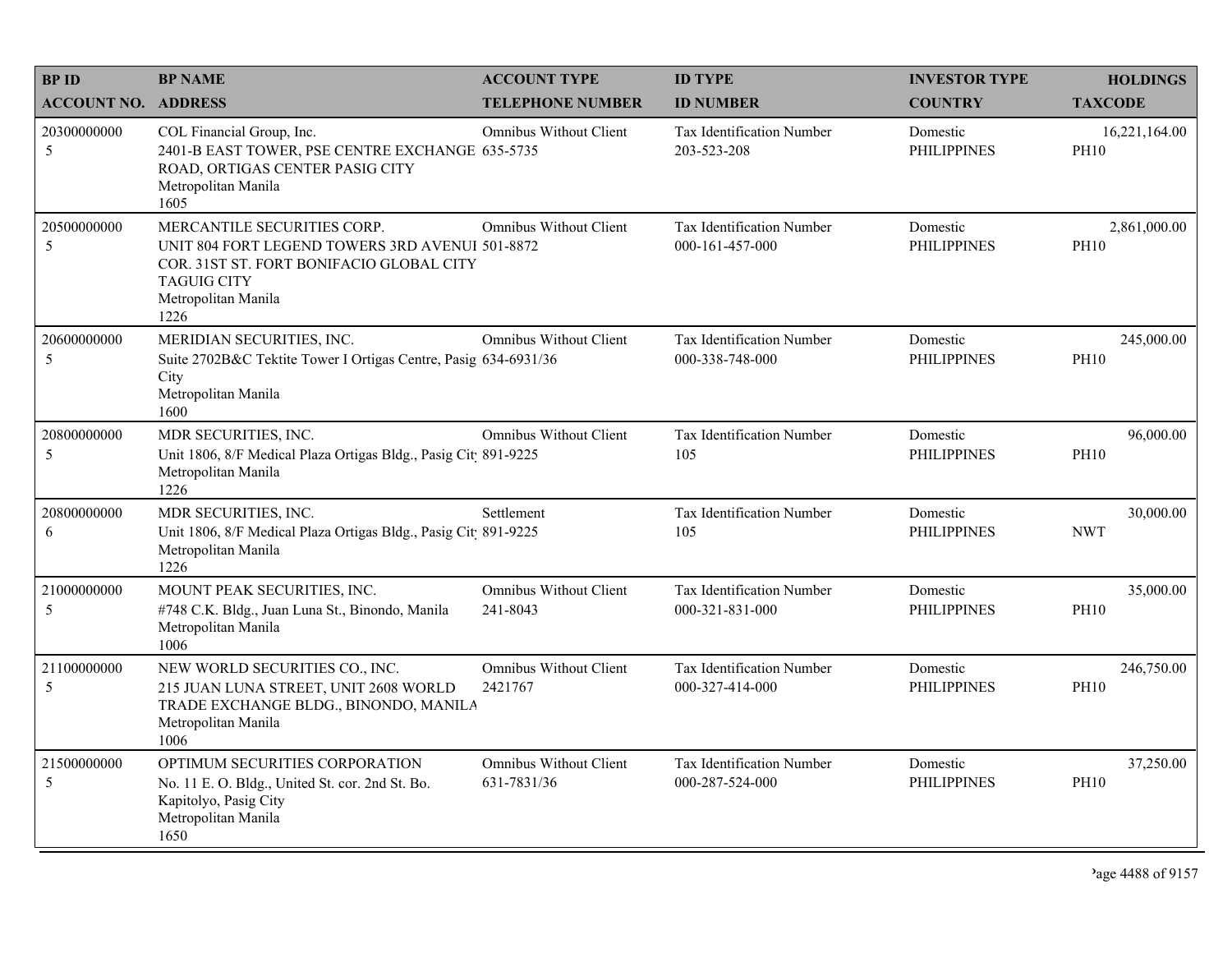| <b>BPID</b>                 | <b>BP NAME</b>                                                                                                                  | <b>ACCOUNT TYPE</b>                      | <b>ID TYPE</b>                               | <b>INVESTOR TYPE</b>           | <b>HOLDINGS</b>              |
|-----------------------------|---------------------------------------------------------------------------------------------------------------------------------|------------------------------------------|----------------------------------------------|--------------------------------|------------------------------|
| <b>ACCOUNT NO. ADDRESS</b>  |                                                                                                                                 | <b>TELEPHONE NUMBER</b>                  | <b>ID NUMBER</b>                             | <b>COUNTRY</b>                 | <b>TAXCODE</b>               |
| 21700000000<br>1            | RCBC SECURITIES, INC.<br>Unit 1008 Tower I & Exchange Plaza Ayala Avenue,<br>Makati City<br>Metropolitan Manila<br>1200         | Omnibus Without Client<br>8485183        | Tax Identification Number<br>000-165-644-000 | Foreign<br><b>PHILIPPINES</b>  | 10,000.00<br>FMX1            |
| 21700000000<br>5            | RCBC SECURITIES, INC.<br>Unit 1008 Tower I & Exchange Plaza Ayala Avenue, 8485183<br>Makati City<br>Metropolitan Manila<br>1200 | Omnibus Without Client                   | Tax Identification Number<br>000-165-644-000 | Domestic<br><b>PHILIPPINES</b> | 43,750.00<br><b>PH10</b>     |
| 21700000000<br>22           | RCBC SECURITIES, INC.<br>Unit 1008 Tower I & Exchange Plaza Ayala Avenue,<br>Makati City<br>Metropolitan Manila<br>1200         | Settlement<br>8485183                    | Tax Identification Number<br>000-165-644-000 | Foreign<br><b>PHILIPPINES</b>  | 2,000.00<br><b>US03</b>      |
| 21800000000<br>$\mathbf{1}$ | PAN ASIA SECURITIES CORP.<br>910 Tower One & Exchange Plaza Ayala Avenue,<br>Makati City<br>Metropolitan Manila<br>1200         | <b>Omnibus Without Client</b><br>8919173 | Tax Identification Number<br>000-135-142     | Foreign<br><b>PHILIPPINES</b>  | 18,000.00<br>FMX1            |
| 21800000000<br>5            | PAN ASIA SECURITIES CORP.<br>910 Tower One & Exchange Plaza Ayala Avenue,<br>Makati City<br>Metropolitan Manila<br>1200         | <b>Omnibus Without Client</b><br>8919173 | Tax Identification Number<br>000-135-142     | Domestic<br><b>PHILIPPINES</b> | 29,464,430.00<br><b>PH10</b> |
| 21800000000<br>6            | PAN ASIA SECURITIES CORP.<br>910 Tower One & Exchange Plaza Ayala Avenue,<br>Makati City<br>Metropolitan Manila<br>1200         | Settlement<br>8919173                    | Tax Identification Number<br>000-135-142     | Domestic<br><b>PHILIPPINES</b> | 705,000.00<br><b>NWT</b>     |
| 21800000000<br>18           | PAN ASIA SECURITIES CORP.<br>910 Tower One & Exchange Plaza Ayala Avenue,<br>Makati City<br>Metropolitan Manila<br>1200         | Settlement<br>8919173                    | Tax Identification Number<br>000-135-142     | Foreign<br><b>PHILIPPINES</b>  | 908,000.00<br><b>RA10</b>    |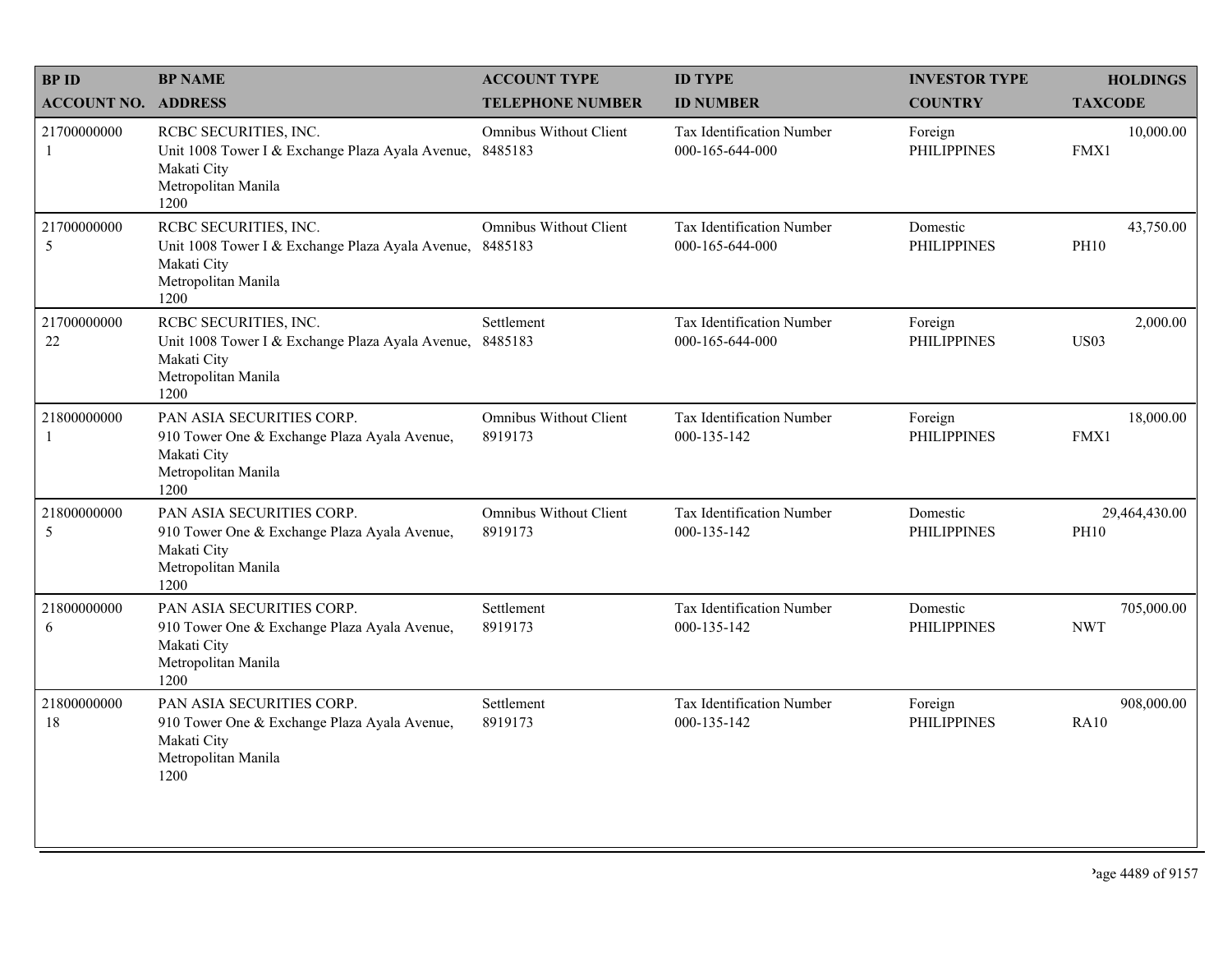| <b>BPID</b>                   | <b>BP NAME</b>                                                                                                                                                          | <b>ACCOUNT TYPE</b>           | <b>ID TYPE</b>                                      | <b>INVESTOR TYPE</b>           | <b>HOLDINGS</b>             |
|-------------------------------|-------------------------------------------------------------------------------------------------------------------------------------------------------------------------|-------------------------------|-----------------------------------------------------|--------------------------------|-----------------------------|
| <b>ACCOUNT NO. ADDRESS</b>    |                                                                                                                                                                         | <b>TELEPHONE NUMBER</b>       | <b>ID NUMBER</b>                                    | <b>COUNTRY</b>                 | <b>TAXCODE</b>              |
| 21900000000<br>5              | PAPA SECURITIES CORPORATION<br>GROUND FLOOR, ACE BUILDING, DE LA ROSA 817-8433<br>CORNER RADA ST., LEGASPI VILLAGE, MAKA'<br><b>CITY</b><br>Metropolitan Manila<br>1200 | <b>Omnibus Without Client</b> | <b>Tax Identification Number</b><br>000-215-520     | Domestic<br><b>PHILIPPINES</b> | 561,150.00<br><b>PH10</b>   |
| 21900000000<br>6              | PAPA SECURITIES CORPORATION<br>GROUND FLOOR, ACE BUILDING, DE LA ROSA 817-8433<br>CORNER RADA ST., LEGASPI VILLAGE, MAKA'<br><b>CITY</b><br>Metropolitan Manila<br>1200 | Settlement                    | Tax Identification Number<br>000-215-520            | Domestic<br><b>PHILIPPINES</b> | 943,100.00<br><b>NWT</b>    |
| 22000000000<br>$\overline{c}$ | MAYBANK ATR KIM ENG SECURITIES, INC.<br>17/F Tower One & Exchange Plaza, Ayala Triangle,<br>Ayala Avenue Makati City<br>Metropolitan Manila<br>1226                     | Settlement<br>849-8855        | <b>Tax Identification Number</b><br>000-168-671-000 | Foreign<br><b>PHILIPPINES</b>  | 6,578,500.00<br>FMX1        |
| 22000000000<br>6              | MAYBANK ATR KIM ENG SECURITIES, INC.<br>17/F Tower One & Exchange Plaza, Ayala Triangle,<br>Ayala Avenue Makati City<br>Metropolitan Manila<br>1226                     | Settlement<br>849-8855        | <b>Tax Identification Number</b><br>000-168-671-000 | Domestic<br><b>PHILIPPINES</b> | 719,000.00<br><b>NWT</b>    |
| 22000000000<br>14             | MAYBANK ATR KIM ENG SECURITIES, INC.<br>17/F Tower One & Exchange Plaza, Ayala Triangle,<br>Ayala Avenue Makati City<br>Metropolitan Manila<br>1226                     | Settlement<br>849-8855        | Tax Identification Number<br>000-168-671-000        | Domestic<br><b>PHILIPPINES</b> | 1,388,500.00<br><b>PH10</b> |
| 22000000000<br>18             | MAYBANK ATR KIM ENG SECURITIES, INC.<br>17/F Tower One & Exchange Plaza, Ayala Triangle,<br>Ayala Avenue Makati City<br>Metropolitan Manila<br>1226                     | Settlement<br>849-8855        | <b>Tax Identification Number</b><br>000-168-671-000 | Foreign<br><b>PHILIPPINES</b>  | 75,000.00<br><b>RA10</b>    |
| 22300000000<br>5              | PLATINUM SECURITIES, INC.<br>Unit 801, Antel Corporate Ctr., 121 Valero St., Salced 887-11-78<br>Village Makati City<br>Metropolitan Manila<br>1200                     | <b>Omnibus Without Client</b> | Tax Identification Number<br>000-532-022            | Domestic<br><b>PHILIPPINES</b> | 750.00<br><b>PH10</b>       |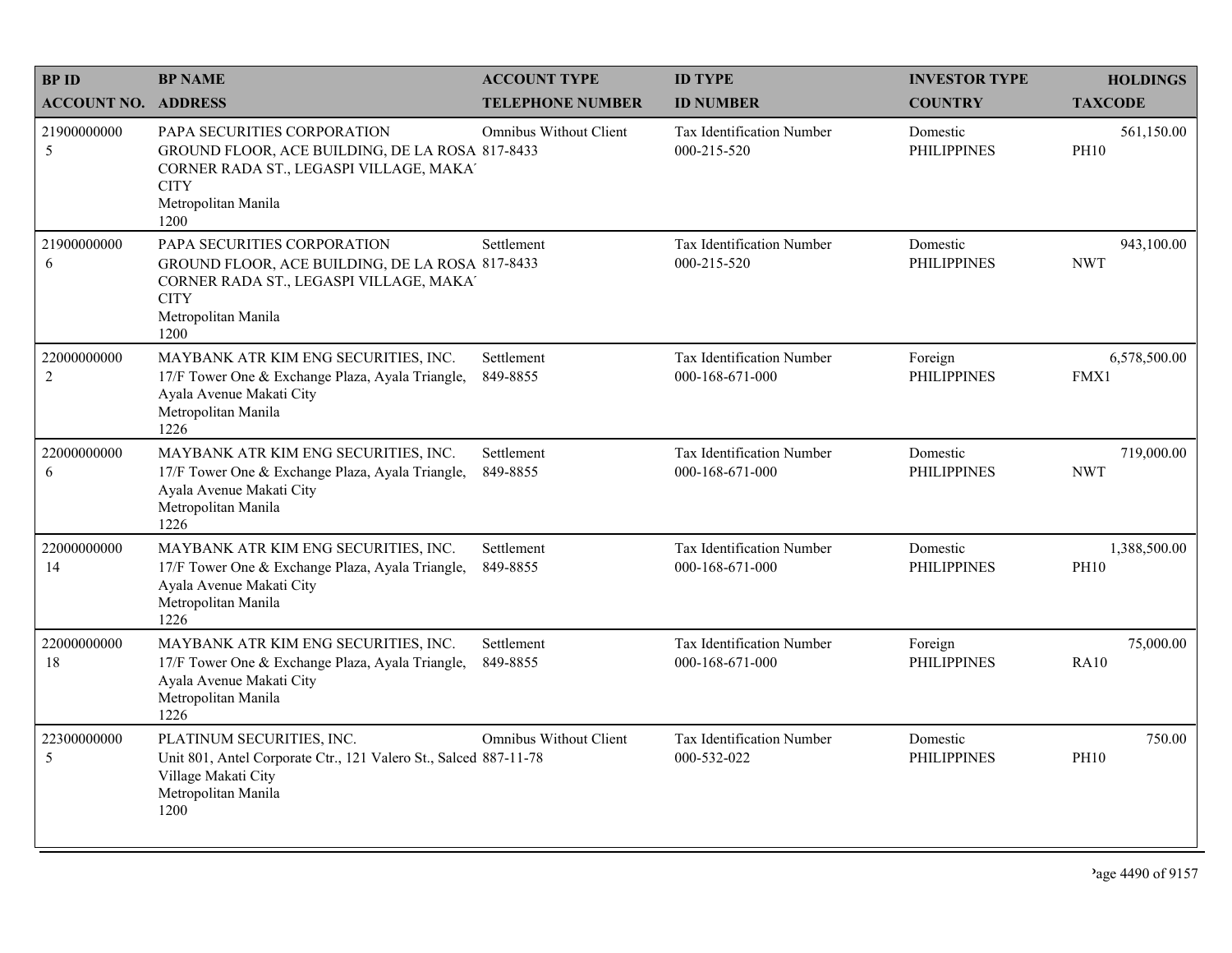| <b>BPID</b>                | <b>BP NAME</b>                                                                                                                                             | <b>ACCOUNT TYPE</b>                             | <b>ID TYPE</b>                                      | <b>INVESTOR TYPE</b>           | <b>HOLDINGS</b>           |
|----------------------------|------------------------------------------------------------------------------------------------------------------------------------------------------------|-------------------------------------------------|-----------------------------------------------------|--------------------------------|---------------------------|
| <b>ACCOUNT NO. ADDRESS</b> |                                                                                                                                                            | <b>TELEPHONE NUMBER</b>                         | <b>ID NUMBER</b>                                    | <b>COUNTRY</b>                 | <b>TAXCODE</b>            |
| 22400000000<br>5           | PNB SECURITIES, INC.<br>3/F PNB Financial Center Roxas Blvd., Pasay City<br>Metropolitan Manila<br>1300                                                    | <b>Omnibus Without Client</b><br>526-3466       | <b>Tax Identification Number</b><br>000-198-201-000 | Domestic<br><b>PHILIPPINES</b> | 221,250.00<br><b>PH10</b> |
| 22500000000<br>5           | PREMIUM SECURITIES, INC.<br>Unit 1415, Tower 1 & Exchange Plaza Ayala Avenue 848-5915/17<br>cor. Paseo de Roxas Makati City<br>Metropolitan Manila<br>1259 | <b>Omnibus Without Client</b>                   | Tax Identification Number<br>121                    | Domestic<br><b>PHILIPPINES</b> | 549,600.00<br><b>PH10</b> |
| 23000000000                | <b>QUALITY INVESTMENTS &amp; SECURITIES</b><br><b>CORPORATION</b>                                                                                          | <b>Omnibus Without Client</b>                   | Tax Identification Number                           | Domestic                       | 3,548,750.00              |
| $\mathfrak s$              | Suite 1602 Tytana Plaza Oriente St, Binondo Manila<br>Metropolitan Manila<br>1006                                                                          | 241-0547                                        | 000-333-614-000                                     | <b>PHILIPPINES</b>             | <b>PH10</b>               |
| 23000000000                | <b>QUALITY INVESTMENTS &amp; SECURITIES</b><br><b>CORPORATION</b>                                                                                          | Own                                             | Tax Identification Number                           | Domestic                       | 30,000.00                 |
| $\boldsymbol{7}$           | Suite 1602 Tytana Plaza Oriente St, Binondo Manila 241-0547<br>Metropolitan Manila<br>1006                                                                 |                                                 | 000-333-614-000                                     | PHILIPPINES                    | <b>NWT</b>                |
| 23000000000                | <b>QUALITY INVESTMENTS &amp; SECURITIES</b><br><b>CORPORATION</b>                                                                                          | Settlement                                      | Tax Identification Number                           | Foreign                        | 388,000.00                |
| 18                         | Suite 1602 Tytana Plaza Oriente St, Binondo Manila<br>Metropolitan Manila<br>1006                                                                          | 241-0547                                        | 000-333-614-000                                     | <b>PHILIPPINES</b>             | <b>RA10</b>               |
| 23000000000                | <b>QUALITY INVESTMENTS &amp; SECURITIES</b><br><b>CORPORATION</b>                                                                                          | Settlement                                      | Tax Identification Number                           | Foreign                        | 10,000.00                 |
| 20                         | Suite 1602 Tytana Plaza Oriente St, Binondo Manila<br>Metropolitan Manila<br>1006                                                                          | 241-0547                                        | 000-333-614-000                                     | PHILIPPINES                    | <b>FTXN</b>               |
| 23000000000                | <b>QUALITY INVESTMENTS &amp; SECURITIES</b><br><b>CORPORATION</b>                                                                                          | Settlement                                      | Tax Identification Number                           | Domestic                       | 40,000.00                 |
| $21\,$                     | Suite 1602 Tytana Plaza Oriente St, Binondo Manila 241-0547<br>Metropolitan Manila<br>1006                                                                 |                                                 | 000-333-614-000                                     | <b>PHILIPPINES</b>             | <b>PH25</b>               |
| 23100000000<br>5           | R & L INVESTMENTS, INC.<br>675 Lee St., Mandaluyong City<br>Metropolitan Manila<br>1501                                                                    | <b>Omnibus Without Client</b><br>7247210/705207 | Tax Identification Number<br>127                    | Domestic<br><b>PHILIPPINES</b> | 18,000.00<br><b>PH10</b>  |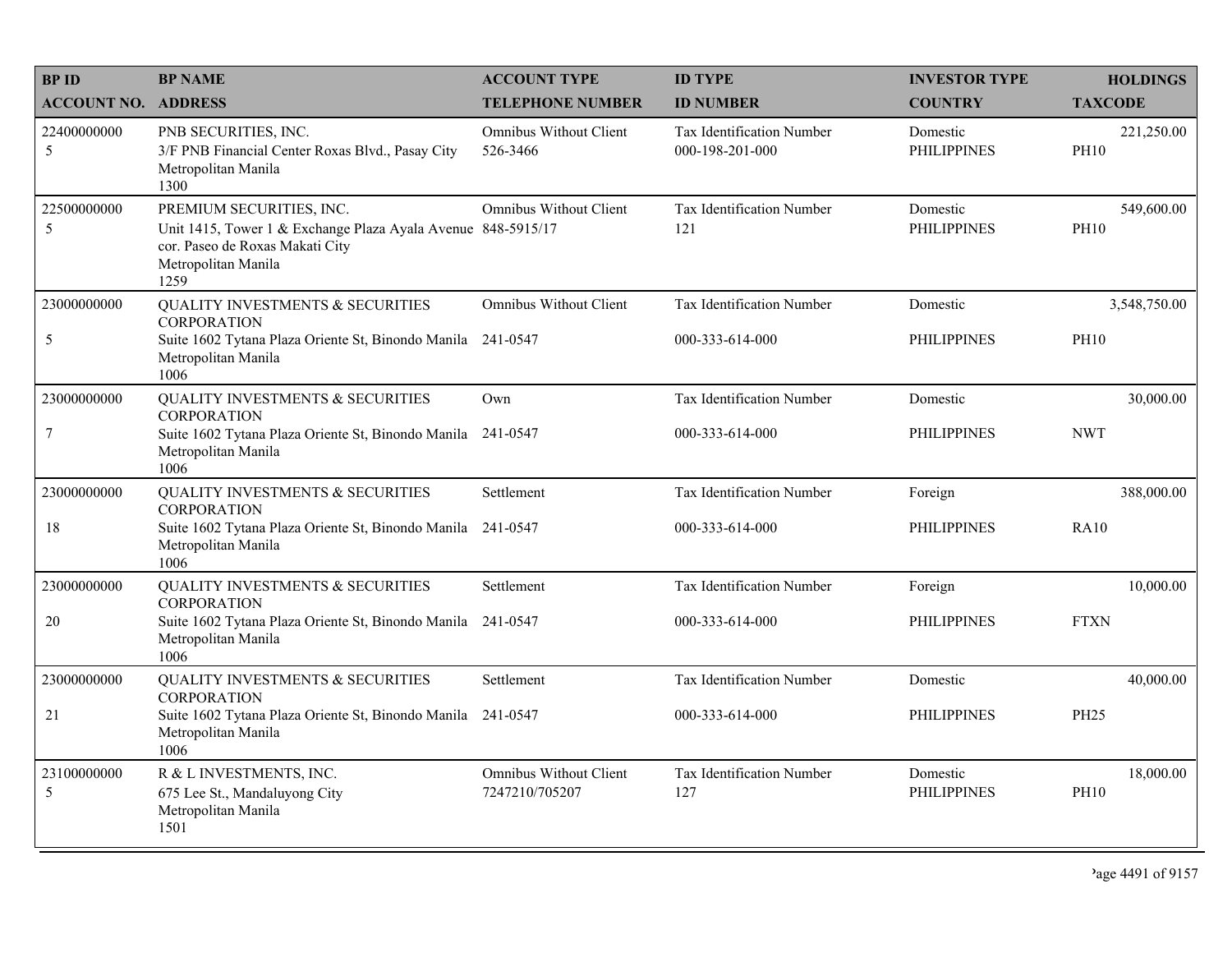| <b>BPID</b>                | <b>BP NAME</b>                                                                                                                                                                             | <b>ACCOUNT TYPE</b>                       | <b>ID TYPE</b>                                      | <b>INVESTOR TYPE</b>           | <b>HOLDINGS</b>             |
|----------------------------|--------------------------------------------------------------------------------------------------------------------------------------------------------------------------------------------|-------------------------------------------|-----------------------------------------------------|--------------------------------|-----------------------------|
| <b>ACCOUNT NO. ADDRESS</b> |                                                                                                                                                                                            | <b>TELEPHONE NUMBER</b>                   | <b>ID NUMBER</b>                                    | <b>COUNTRY</b>                 | <b>TAXCODE</b>              |
| 23200000000<br>6           | <b>ALAKOR SECURITIES CORPORATION</b><br>9/F Quad Alpha Centrum, 125 Pioneer St.<br>Mandaluyong City<br>Metropolitan Manila<br>1550                                                         | Settlement<br>631-8041/42                 | <b>Tax Identification Number</b><br>003-461-151-000 | Domestic<br><b>PHILIPPINES</b> | 10,000.00<br><b>NWT</b>     |
| 23300000000<br>5           | R. COYIUTO SECURITIES, INC.<br>5/F Corinthian Plaza, Paseo de Roxas, Legaspi Villag( 811-3064<br>Makati City<br>Metropolitan Manila<br>$\theta$                                            | <b>Omnibus Without Client</b>             | Tax Identification Number<br>000-329-417            | Domestic<br><b>PHILIPPINES</b> | 1,382,500.00<br><b>PH10</b> |
| 23500000000<br>5           | REGINA CAPITAL DEVELOPMENT CORPORATI Omnibus Without Client<br>Unit 806 Tower 1 & Exchange Plaza Ayala Triangle, 848-5482/84<br>Ayala Avenue Makati City<br>Metropolitan Manila<br>1226    |                                           | Tax Identification Number<br>131                    | Domestic<br><b>PHILIPPINES</b> | 289,250.00<br><b>PH10</b>   |
| 23500000000<br>6           | REGINA CAPITAL DEVELOPMENT CORPORATI Settlement<br>Unit 806 Tower 1 & Exchange Plaza Ayala Triangle, 848-5482/84<br>Ayala Avenue Makati City<br>Metropolitan Manila<br>1226                |                                           | Tax Identification Number<br>131                    | Domestic<br><b>PHILIPPINES</b> | 1,000.00<br><b>NWT</b>      |
| 23600000000<br>5           | R. NUBLA SECURITIES, INC.<br>Rm 405 Co Ban Kiat Building II, 231 Juan Luna St.,<br>Binondo, Manila<br>Metropolitan Manila<br>1006                                                          | <b>Omnibus Without Client</b><br>242-1596 | Tax Identification Number<br>132                    | Domestic<br><b>PHILIPPINES</b> | 404,100.00<br><b>PH10</b>   |
| 23700000000<br>5           | AAA SOUTHEAST EQUITIES, INCORPORATED Omnibus Without Client<br>Ground Floor, Fortune Life Building #162 Legaspi St. 816-2918<br>Legaspi Village Makati City<br>Metropolitan Manila<br>1229 |                                           | Tax Identification Number<br>000-141-894-000        | Domestic<br><b>PHILIPPINES</b> | 3,750.00<br><b>PH10</b>     |
| 23800000000<br>5           | R. S. LIM & CO., INC.<br>1509 Galvani Street San Isidro, Makati City<br>Metropolitan Manila<br>1234                                                                                        | <b>Omnibus Without Client</b><br>8919670  | Tax Identification Number<br>000-333-915-000        | Domestic<br><b>PHILIPPINES</b> | 2,603,002.00<br><b>PH10</b> |
|                            |                                                                                                                                                                                            |                                           |                                                     |                                |                             |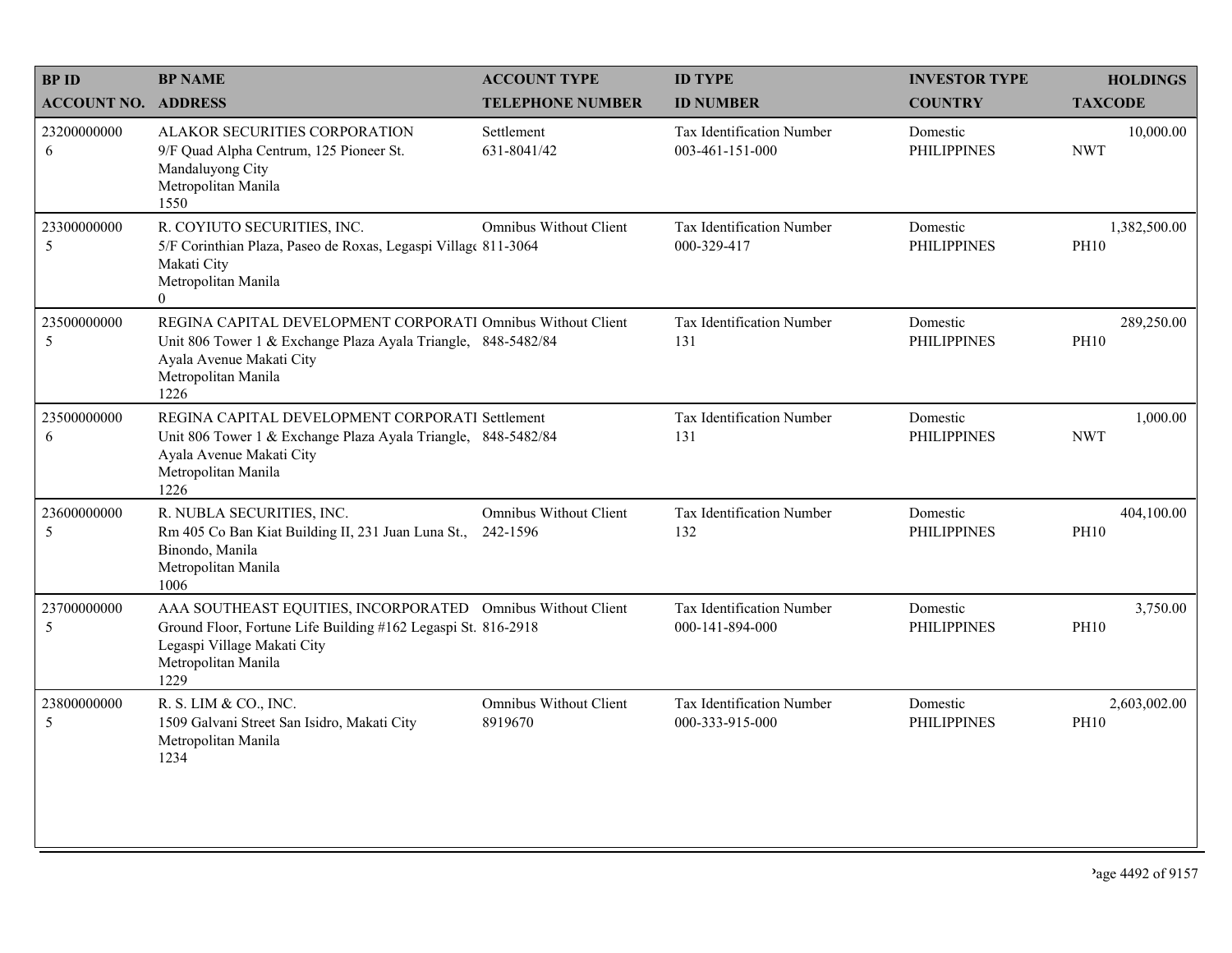| <b>BPID</b>                | <b>BP NAME</b>                                                                                                                                        | <b>ACCOUNT TYPE</b>                       | <b>ID TYPE</b>                                      | <b>INVESTOR TYPE</b>           | <b>HOLDINGS</b>             |
|----------------------------|-------------------------------------------------------------------------------------------------------------------------------------------------------|-------------------------------------------|-----------------------------------------------------|--------------------------------|-----------------------------|
| <b>ACCOUNT NO. ADDRESS</b> |                                                                                                                                                       | <b>TELEPHONE NUMBER</b>                   | <b>ID NUMBER</b>                                    | <b>COUNTRY</b>                 | <b>TAXCODE</b>              |
| 23900000000<br>5           | RTG & COMPANY, INC.<br>Unit 602 Tower 1 & Exchange Plaza Ayala Triangle,<br>Makati City<br>Metropolitan Manila<br>1200                                | <b>Omnibus Without Client</b><br>8919482  | <b>Tax Identification Number</b><br>000-165-637-000 | Domestic<br><b>PHILIPPINES</b> | 25,100.00<br><b>PH10</b>    |
| 24000000000<br>5           | S.J. ROXAS & CO., INC.<br>Unit 612 Tower One, & Exchange Plaza, Ayala<br>Triangle, Ayala Avenue, Makati City<br>Metropolitan Manila<br>$\overline{0}$ | <b>Omnibus Without Client</b><br>848-5065 | Tax Identification Number<br>136                    | Domestic<br><b>PHILIPPINES</b> | 54,790.00<br><b>PH10</b>    |
| 24000000000<br>6           | S.J. ROXAS & CO., INC.<br>Unit 612 Tower One, & Exchange Plaza, Ayala<br>Triangle, Ayala Avenue, Makati City<br>Metropolitan Manila<br>$\overline{0}$ | Settlement<br>848-5065                    | Tax Identification Number<br>136                    | Domestic<br><b>PHILIPPINES</b> | 50,000.00<br><b>NWT</b>     |
| 24200000000<br>5           | SECURITIES SPECIALISTS, INC.<br>8/F LTA BLDG 118 PEREA ST LEGASPI VILLAGI 523-5595<br><b>MAKATI CITY 1226</b><br>Metropolitan Manila<br>1000          | Omnibus Without Client                    | Tax Identification Number<br>138                    | Domestic<br><b>PHILIPPINES</b> | 2,420.00<br><b>PH10</b>     |
| 24300000000<br>5           | FIDELITY SECURITIES, INC.<br>2103-B PSE Centre, Exchange Road, Ortigas, Pasig<br>City<br>Metropolitan Manila<br>1600                                  | <b>Omnibus Without Client</b><br>6345038  | Tax Identification Number<br>002-836-391-000        | Domestic<br><b>PHILIPPINES</b> | 142,000.00<br><b>PH10</b>   |
| 24600000000<br>5           | SUMMIT SECURITIES, INC.<br>Unit 2102 B/C PSE Center Tektite Tower East<br>Exchange Road, Ortigas Center Pasig City<br>Metropolitan Manila<br>1600     | Omnibus Without Client<br>6311032 to 37   | Tax Identification Number<br>000-338-985-000        | Domestic<br><b>PHILIPPINES</b> | 132,500.00<br><b>PH10</b>   |
| 24700000000<br>5           | STANDARD SECURITIES CORPORATION<br>#34 Jefferson St., GHW, San Juan Metro Manila<br>Metropolitan Manila<br>$00\,$                                     | Omnibus Without Client<br>8486149         | Tax Identification Number<br>000-333-108            | Domestic<br><b>PHILIPPINES</b> | 2,131,500.00<br><b>PH10</b> |
| 24700000000<br>6           | STANDARD SECURITIES CORPORATION<br>#34 Jefferson St., GHW, San Juan Metro Manila<br>Metropolitan Manila<br>00                                         | Settlement<br>8486149                     | Tax Identification Number<br>000-333-108            | Domestic<br><b>PHILIPPINES</b> | 971,000.00<br><b>NWT</b>    |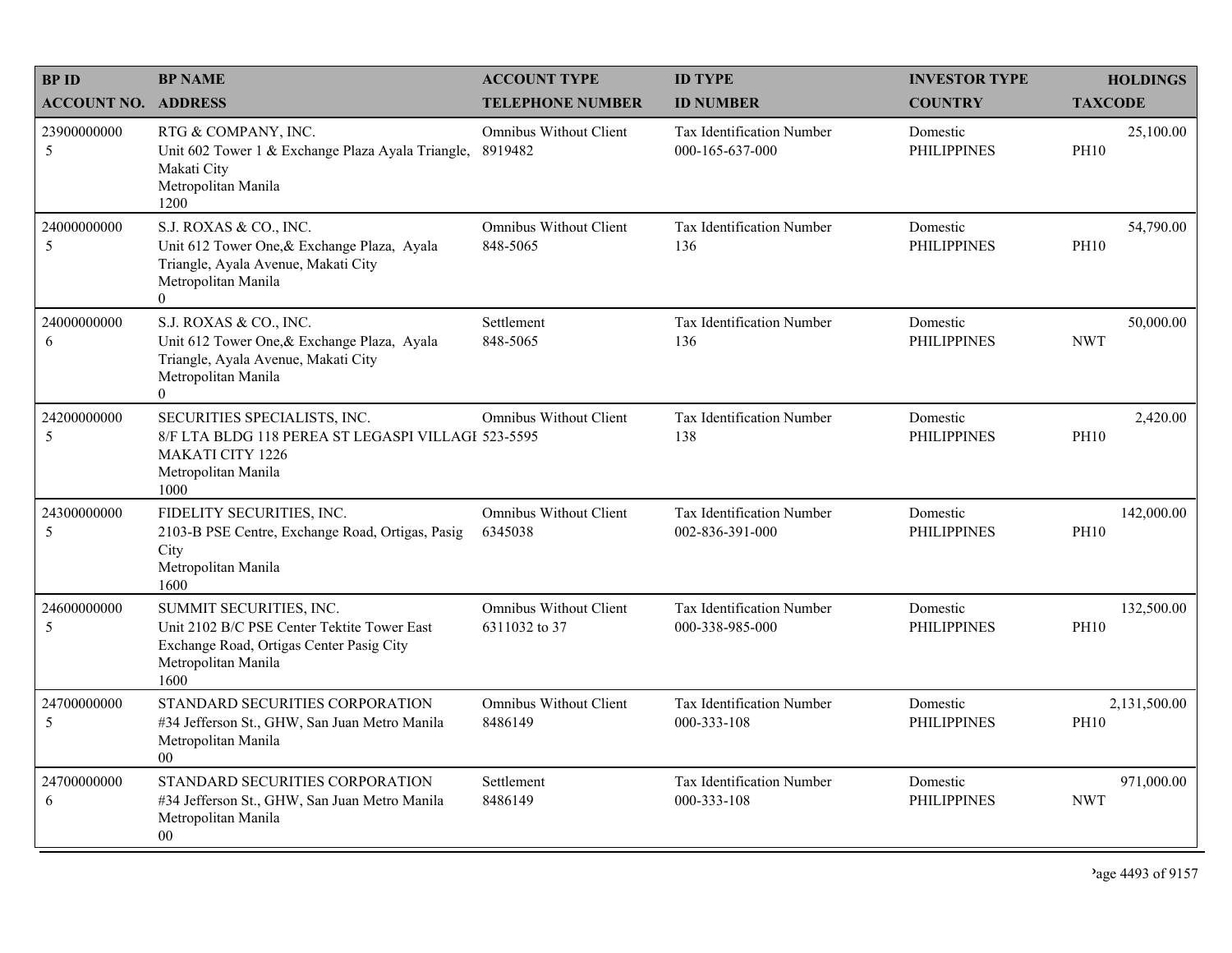| <b>BPID</b>                 | <b>BP NAME</b>                                                                                                                                                                                       | <b>ACCOUNT TYPE</b>                      | <b>ID TYPE</b>                                | <b>INVESTOR TYPE</b>           | <b>HOLDINGS</b>             |
|-----------------------------|------------------------------------------------------------------------------------------------------------------------------------------------------------------------------------------------------|------------------------------------------|-----------------------------------------------|--------------------------------|-----------------------------|
| <b>ACCOUNT NO. ADDRESS</b>  |                                                                                                                                                                                                      | <b>TELEPHONE NUMBER</b>                  | <b>ID NUMBER</b>                              | <b>COUNTRY</b>                 | <b>TAXCODE</b>              |
| 24700000003<br>$\mathbf{1}$ | PIONEER INTERCONTINENTAL INS. CORP.<br>#34 Jefferson St., GHW, San Juan Metro Manila<br>Metropolitan Manila<br>$00\,$                                                                                | Client<br>725-3905                       | Tax Identification Number<br>312              | Domestic<br><b>PHILIPPINES</b> | 710,000.00<br><b>NWT</b>    |
| 24700000005<br>$\mathbf{1}$ | PIONEER INSURANCE & SURETY CORPORATIC Client<br><b>ACCOUNT#2</b><br>108 PASEO DE ROXAS, MAKATI CITY<br>Metropolitan Manila<br>1277                                                                   | 812-7777                                 | <b>Commercial Registration Number</b><br>8770 | Domestic<br><b>PHILIPPINES</b> | 1,631,000.00<br><b>NWT</b>  |
| 24700000007<br>1            | PIONEER LIFE INC. ACCOUNT #2<br>108 PASEO DE ROXAS, MAKATI CITY<br>Metropolitan Manila<br>1277                                                                                                       | Client<br>812-7777                       | Certificate Of Incorporation<br>21664         | Domestic<br><b>PHILIPPINES</b> | 1,150,000.00<br><b>NWT</b>  |
| 25100000000<br>5            | TANSENGCO & CO., INC.<br>U-2308 World Trade Exchange Condominium 215 Ju: 241-7155<br>Luna St., Binondo, Manila<br>Metropolitan Manila<br>1006                                                        | <b>Omnibus Without Client</b>            | Tax Identification Number<br>146              | Domestic<br><b>PHILIPPINES</b> | 509,000.00<br><b>PH10</b>   |
| 25200000000<br>5            | THE FIRST RESOURCES MANAGEMENT &<br><b>SECURITIES CORP.</b><br>Rms. 801-802, PSE Tower 1 Ayala Ave., cor. Paseo d 8486311 to 18<br>Roxas, Ayala Triangle, Makati City<br>Metropolitan Manila<br>1200 | <b>Omnibus Without Client</b>            | Tax Identification Number<br>000-149-028-000  | Domestic<br><b>PHILIPPINES</b> | 1,259,100.00<br><b>PH10</b> |
| 25300000000<br>5            | TOWER SECURITIES, INC.<br>1802-C Tektite Tower I Exchange Road, Ortigas Cent 6354448<br>Pasig City<br>Metropolitan Manila<br>1600                                                                    | <b>Omnibus Without Client</b>            | Tax Identification Number<br>148              | Domestic<br><b>PHILIPPINES</b> | 2,017,000.00<br><b>PH10</b> |
| 25700000000<br>5            | TRI-STATE SECURITIES, INC.<br>Unit 1007, 10/F Ayala Triangle Tower I, Ayala<br>Avenue, Makati City<br>Metropolitan Manila<br>1226                                                                    | <b>Omnibus Without Client</b><br>8485042 | Tax Identification Number<br>000-704-920-000  | Domestic<br><b>PHILIPPINES</b> | 5,000.00<br><b>PH10</b>     |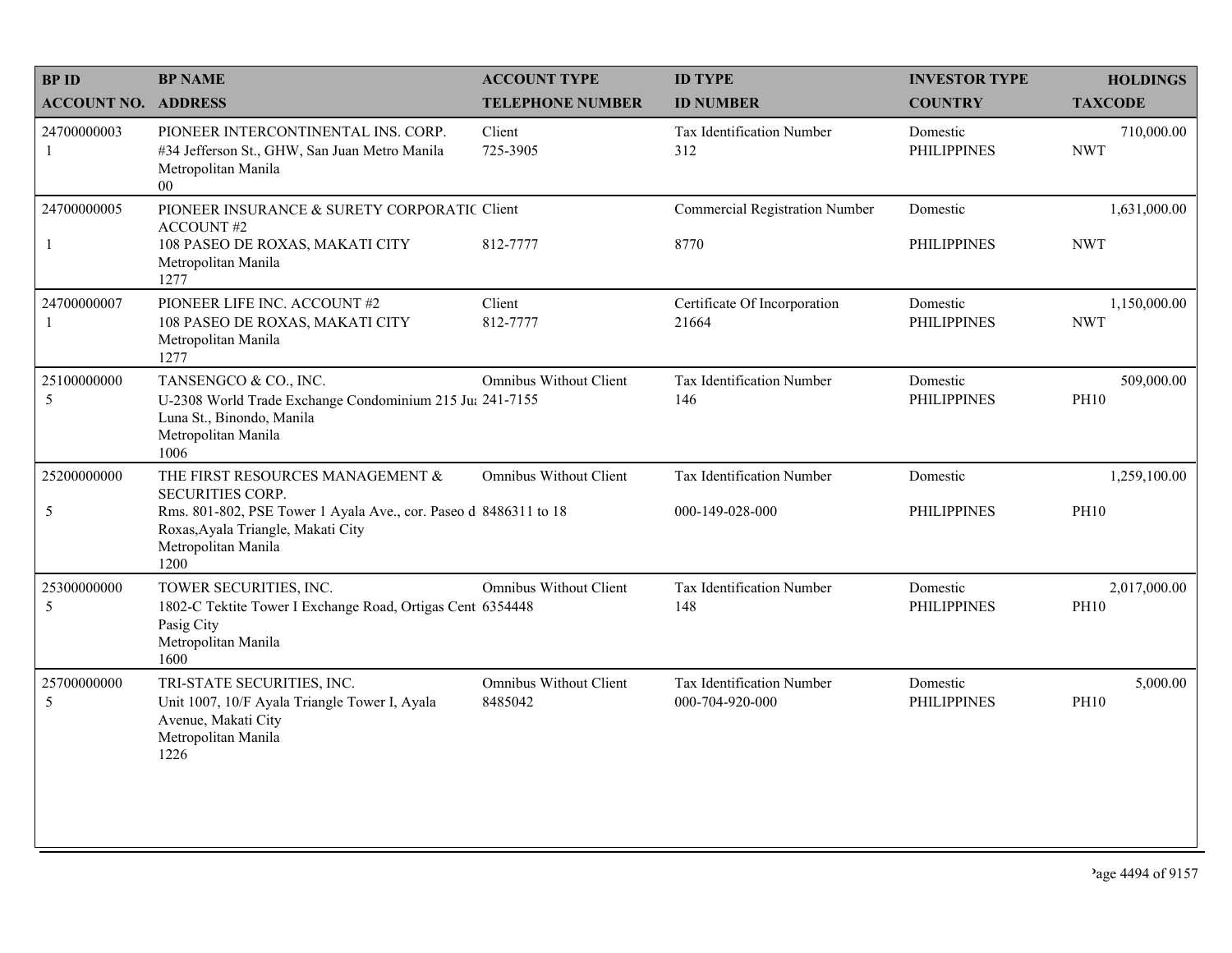| <b>BPID</b>                | <b>BP NAME</b>                                                                                                                                                                                          | <b>ACCOUNT TYPE</b>           | <b>ID TYPE</b>                               | <b>INVESTOR TYPE</b>           | <b>HOLDINGS</b>             |
|----------------------------|---------------------------------------------------------------------------------------------------------------------------------------------------------------------------------------------------------|-------------------------------|----------------------------------------------|--------------------------------|-----------------------------|
| <b>ACCOUNT NO. ADDRESS</b> |                                                                                                                                                                                                         | <b>TELEPHONE NUMBER</b>       | <b>ID NUMBER</b>                             | <b>COUNTRY</b>                 | <b>TAXCODE</b>              |
| 25900000000<br>5           | UCPB SECURITIES, INC.<br>Suite 1612, 16/F Ayala Tower I Exchange Plaza, Ayal 8485678<br>Ave. cor. Paseo de Roxas Makati City<br>Metropolitan Manila<br>1226                                             | <b>Omnibus Without Client</b> | Tax Identification Number<br>154             | Domestic<br><b>PHILIPPINES</b> | 162,000.00<br><b>PH10</b>   |
| 26000000000<br>$\sqrt{2}$  | UOB KAY HIAN SECURITIES (PHILS.), INC.<br>UOB Kay Hian Securities (Phils.), Inc. Unit 404 LV<br>Locsin Bldg. 6752 Ayala Avenue, cor. Makati<br>Avenue, 1226, Makati City<br>Metropolitan Manila<br>1200 | Settlement<br>887-7973        | Tax Identification Number<br>155             | Foreign<br><b>PHILIPPINES</b>  | 1,507,000.00<br>FMX1        |
| 26300000000<br>5           | VENTURE SECURITIES, INC.<br>Unit 811 Tower One & Exchange Plaza Ayala Triangl 8486505<br>Ayala Ave. cor. Paseo de Roxas Makati City<br>Metropolitan Manila<br>1226                                      | <b>Omnibus Without Client</b> | Tax Identification Number<br>158             | Domestic<br><b>PHILIPPINES</b> | 114,500.00<br><b>PH10</b>   |
| 26300000000<br>6           | VENTURE SECURITIES, INC.<br>Unit 811 Tower One & Exchange Plaza Ayala Triangl 8486505<br>Ayala Ave. cor. Paseo de Roxas Makati City<br>Metropolitan Manila<br>1226                                      | Settlement                    | Tax Identification Number<br>158             | Domestic<br><b>PHILIPPINES</b> | 25,000.00<br><b>NWT</b>     |
| 26600000000<br>5           | VICSAL SECURITIES & STOCK BROKERAGE, IN Omnibus Without Client<br>658 C. Palanca St., Quiapo, Manila<br>Metropolitan Manila<br>1001                                                                     | 7349771                       | Tax Identification Number<br>000-089-167-000 | Domestic<br><b>PHILIPPINES</b> | 610,000.00<br><b>PH10</b>   |
| 26700000000<br>5           | FIRST METRO SECURITIES BROKERAGE CORP. Omnibus Without Client<br>Unit 1515, 15/F Ayala Tower One Ayala Triangle,<br>Ayala Ave. cor Paseo de Roxas Makati City<br>Metropolitan Manila<br>1226            | 759-4133/34                   | Tax Identification Number<br>003-458-062-000 | Domestic<br><b>PHILIPPINES</b> | 2,613,500.00<br><b>PH10</b> |
| 26700000000<br>6           | FIRST METRO SECURITIES BROKERAGE CORP. Settlement<br>Unit 1515, 15/F Ayala Tower One Ayala Triangle,<br>Ayala Ave. cor Paseo de Roxas Makati City<br>Metropolitan Manila<br>1226                        | 759-4133/34                   | Tax Identification Number<br>003-458-062-000 | Domestic<br><b>PHILIPPINES</b> | 78,000.00<br><b>NWT</b>     |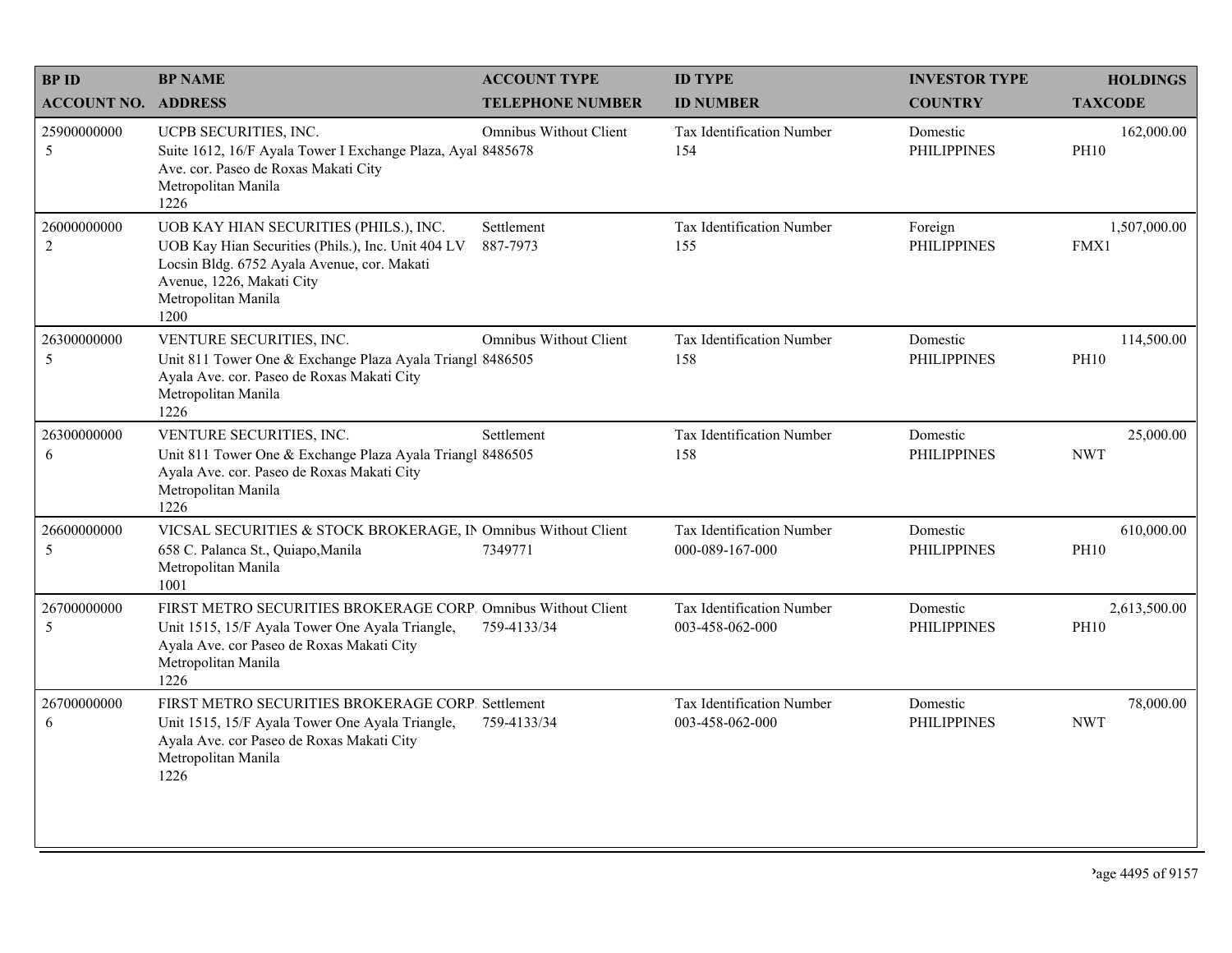| <b>BPID</b>                | <b>BP NAME</b>                                                                                                                                                 | <b>ACCOUNT TYPE</b>                        | <b>ID TYPE</b>                                      | <b>INVESTOR TYPE</b>           | <b>HOLDINGS</b>              |
|----------------------------|----------------------------------------------------------------------------------------------------------------------------------------------------------------|--------------------------------------------|-----------------------------------------------------|--------------------------------|------------------------------|
| <b>ACCOUNT NO. ADDRESS</b> |                                                                                                                                                                | <b>TELEPHONE NUMBER</b>                    | <b>ID NUMBER</b>                                    | <b>COUNTRY</b>                 | <b>TAXCODE</b>               |
| 26900000000<br>5           | WEALTH SECURITIES, INC.<br>2103 PSE Centre, Exchange Road Ortigas Centre, Pas 634-5038<br>City<br>Metropolitan Manila<br>1600                                  | <b>Omnibus Without Client</b>              | Tax Identification Number<br>000-330-678            | Domestic<br><b>PHILIPPINES</b> | 2,365,099.00<br><b>PH10</b>  |
| 27000000000<br>5           | WESTLINK GLOBAL EQUITIES, INC.<br>6/F Philippine Stock Exchange Plaza Ayala Avenue,<br>Makati City<br>Metropolitan Manila<br>1200                              | <b>Omnibus Without Client</b><br>848-6231  | Tax Identification Number<br>000-334-828            | Domestic<br><b>PHILIPPINES</b> | 53,750.00<br><b>PH10</b>     |
| 27200000000<br>5           | BERNAD SECURITIES, INC.<br>3/F 1033 M.H. del Pilar St. Ermita, Manila<br>Metropolitan Manila<br>1000                                                           | <b>Omnibus Without Client</b><br>5245186   | Tax Identification Number<br>002-919-761            | Domestic<br><b>PHILIPPINES</b> | 1,685,750.00<br><b>PH10</b>  |
| 27500000000<br>5           | YAO & ZIALCITA, INC.<br>Yao & Zialcita, Inc., 5G Vernida I Condominium, 120 5274019 to 21<br>Amorsolo St., Legaspi Village, Makati City<br>Metropolitan Manila | <b>Omnibus Without Client</b>              | Tax Identification Number<br>170                    | Domestic<br><b>PHILIPPINES</b> | 867,150.00<br><b>PH10</b>    |
| 27800000000<br>5           | YU & COMPANY, INC.<br>Unit E 1606-B Tektite Tower 1 Exhange Road, Ortiga 634-6248<br>Center Pasig City<br>Metropolitan Manila<br>1600                          | <b>Omnibus Without Client</b>              | Tax Identification Number<br>000-324-373-000        | Domestic<br><b>PHILIPPINES</b> | 459,780.00<br><b>PH10</b>    |
| 27900000000<br>5           | <b>BDO SECURITIES CORPORATION</b><br>27/F Tower I & Exchange Plaza Ayala Ave., Makati<br>City<br>Metropolitan Manila<br>1226                                   | <b>Omnibus Without Client</b><br>759-41-44 | Tax Identification Number<br>004-814-885-000        | Domestic<br><b>PHILIPPINES</b> | 13,095,000.00<br><b>PH10</b> |
| 27900000000<br>6           | <b>BDO SECURITIES CORPORATION</b><br>27/F Tower I & Exchange Plaza Ayala Ave., Makati<br>City<br>Metropolitan Manila<br>1226                                   | Settlement<br>759-41-44                    | <b>Tax Identification Number</b><br>004-814-885-000 | Domestic<br><b>PHILIPPINES</b> | 155,000.00<br><b>NWT</b>     |
| 27900000000<br>16          | <b>BDO SECURITIES CORPORATION</b><br>27/F Tower I & Exchange Plaza Ayala Ave., Makati<br>City<br>Metropolitan Manila<br>1226                                   | Settlement<br>759-41-44                    | Tax Identification Number<br>004-814-885-000        | Foreign<br><b>PHILIPPINES</b>  | 44,223,000.00<br><b>RA02</b> |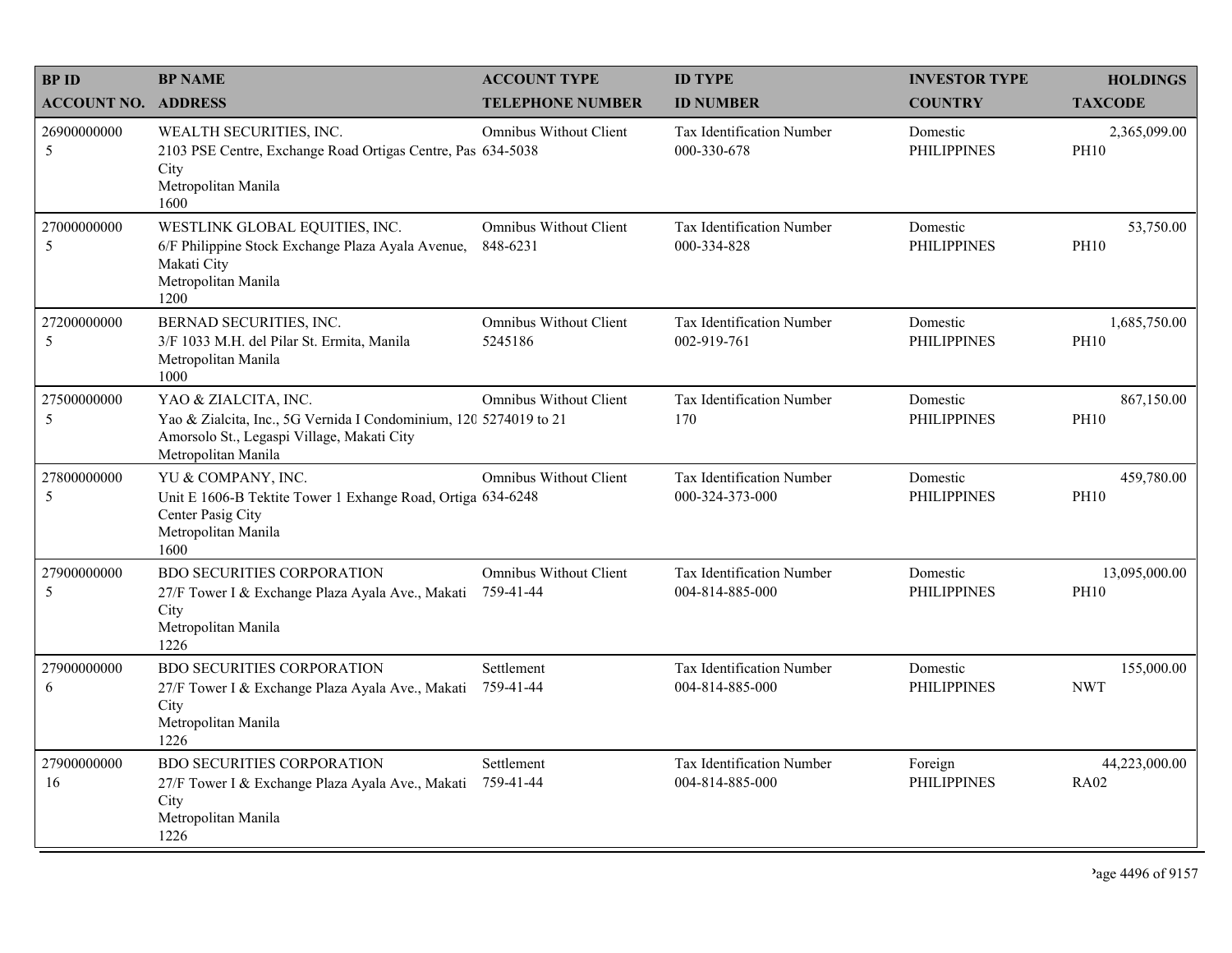| <b>BPID</b>                | <b>BP NAME</b>                                                                                                                                                               | <b>ACCOUNT TYPE</b>                            | <b>ID TYPE</b>                               | <b>INVESTOR TYPE</b>           | <b>HOLDINGS</b>             |
|----------------------------|------------------------------------------------------------------------------------------------------------------------------------------------------------------------------|------------------------------------------------|----------------------------------------------|--------------------------------|-----------------------------|
| <b>ACCOUNT NO. ADDRESS</b> |                                                                                                                                                                              | <b>TELEPHONE NUMBER</b>                        | <b>ID NUMBER</b>                             | <b>COUNTRY</b>                 | <b>TAXCODE</b>              |
| 28200000000<br>6           | PCCI SECURITIES BROKERS CORP.<br>3/F PCCI Corporate Centre 118 Alfaro St, Salcedo<br>Village Makati City<br>Metropolitan Manila<br>1227                                      | Settlement<br>893-3920                         | <b>Tax Identification Number</b><br>177      | Domestic<br><b>PHILIPPINES</b> | 150,000.00<br><b>NWT</b>    |
| 28200000000<br>14          | PCCI SECURITIES BROKERS CORP.<br>3/F PCCI Corporate Centre 118 Alfaro St, Salcedo<br>Village Makati City<br>Metropolitan Manila<br>1227                                      | Settlement<br>893-3920                         | Tax Identification Number<br>177             | Domestic<br><b>PHILIPPINES</b> | 464,100.00<br><b>PH10</b>   |
| 28300000000<br>5           | EAGLE EQUITIES, INC.<br>179 Kaimito St. Valle Verde II, Pasig City<br>Metropolitan Manila<br>1600                                                                            | <b>Omnibus Without Client</b><br>6363637 to 39 | Tax Identification Number<br>178             | Domestic<br><b>PHILIPPINES</b> | 250,000.00<br><b>PH10</b>   |
| 28500000000<br>5           | GOLDEN TOWER SECURITIES & HOLDINGS, IN Omnibus Without Client<br>4-B Vernida I Condominium, 120 Amorsolo St.,<br>Legaspi Village, Makati City<br>Metropolitan Manila<br>1229 | 8132839                                        | Tax Identification Number<br>179             | Domestic<br><b>PHILIPPINES</b> | 587,450.00<br><b>PH10</b>   |
| 28500000000<br>21          | GOLDEN TOWER SECURITIES & HOLDINGS, IN Settlement<br>4-B Vernida I Condominium, 120 Amorsolo St.,<br>Legaspi Village, Makati City<br>Metropolitan Manila<br>1229             | 8132839                                        | Tax Identification Number<br>179             | Foreign<br><b>PHILIPPINES</b>  | 150,000.00<br><b>FTXN</b>   |
| 28600000000<br>5           | SOLAR SECURITIES, INC.<br>Unit 3002-A East Tower, Phil. Stock Exchange Centre 6366301<br>Exchange Road, Ortigas Complex, Pasig City<br>Metropolitan Manila<br>1605           | <b>Omnibus Without Client</b>                  | Tax Identification Number<br>001-949-768-000 | Domestic<br><b>PHILIPPINES</b> | 1,945,393.00<br><b>PH10</b> |
| 28600000000<br>$\tau$      | SOLAR SECURITIES, INC.<br>Unit 3002-A East Tower, Phil. Stock Exchange Centre 6366301<br>Exchange Road, Ortigas Complex, Pasig City<br>Metropolitan Manila<br>1605           | Own                                            | Tax Identification Number<br>001-949-768-000 | Domestic<br><b>PHILIPPINES</b> | 4,000.00<br><b>NWT</b>      |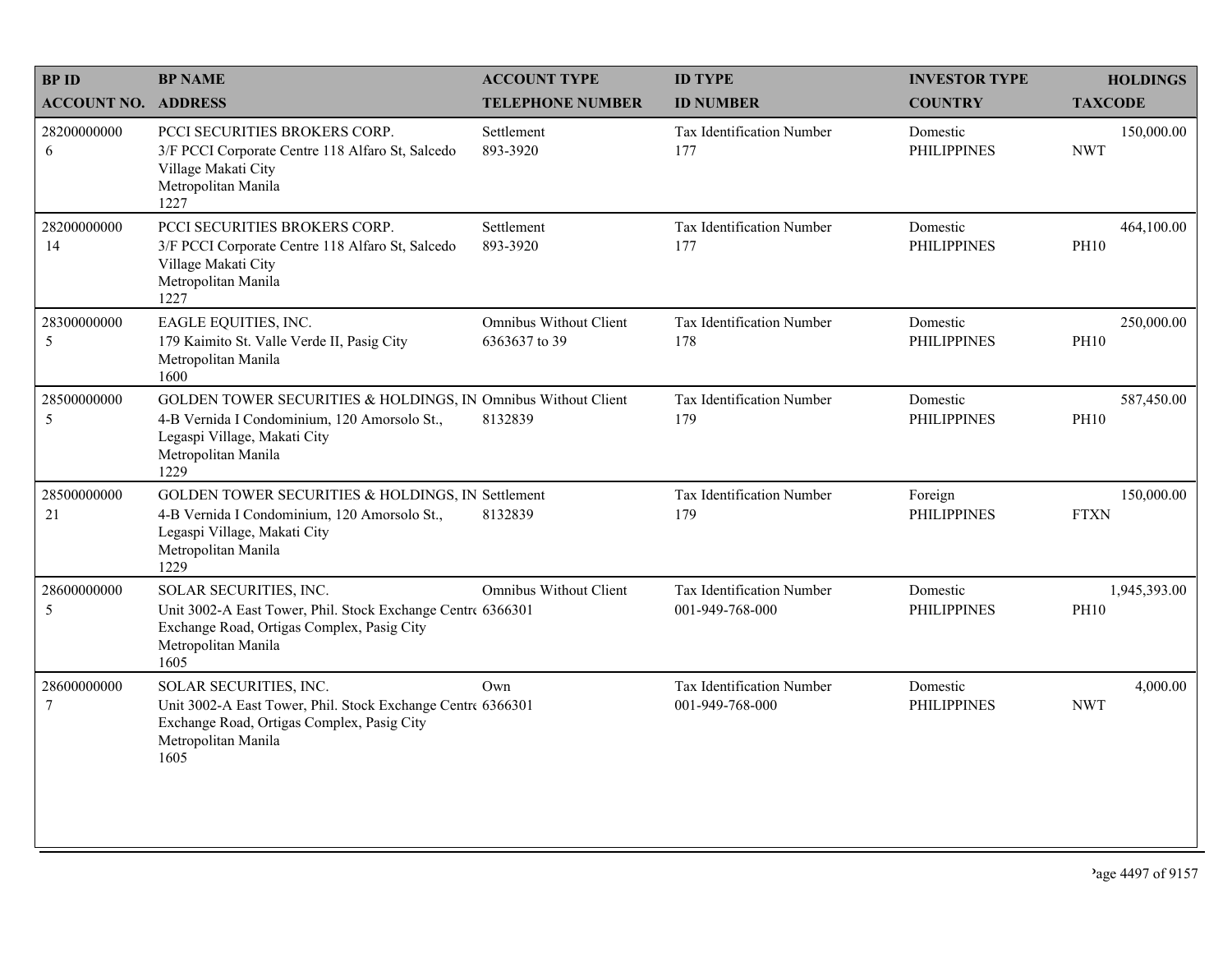| <b>BPID</b>                   | <b>BP NAME</b>                                                                                                                                               | <b>ACCOUNT TYPE</b>                      | <b>ID TYPE</b>                                      | <b>INVESTOR TYPE</b>           | <b>HOLDINGS</b>           |
|-------------------------------|--------------------------------------------------------------------------------------------------------------------------------------------------------------|------------------------------------------|-----------------------------------------------------|--------------------------------|---------------------------|
| <b>ACCOUNT NO. ADDRESS</b>    |                                                                                                                                                              | <b>TELEPHONE NUMBER</b>                  | <b>ID NUMBER</b>                                    | <b>COUNTRY</b>                 | <b>TAXCODE</b>            |
| 28800000000<br>5              | G.D. TAN & COMPANY, INC.<br>Unit 2203-A East Tower, PSE Center Exchange Road, 6339989<br>Ortigas Center, Pasig City<br>Metropolitan Manila<br>1600           | Omnibus Without Client                   | <b>Tax Identification Number</b><br>000-121-113-000 | Domestic<br><b>PHILIPPINES</b> | 13,500.00<br><b>PH10</b>  |
| 28800000000<br>6              | G.D. TAN & COMPANY, INC.<br>Unit 2203-A East Tower, PSE Center Exchange Road. 6339989<br>Ortigas Center, Pasig City<br>Metropolitan Manila<br>1600           | Settlement                               | Tax Identification Number<br>000-121-113-000        | Domestic<br><b>PHILIPPINES</b> | 158,000.00<br><b>NWT</b>  |
| 28800000000<br>$\overline{7}$ | G.D. TAN & COMPANY, INC.<br>Unit 2203-A East Tower, PSE Center Exchange Road 6339989<br>Ortigas Center, Pasig City<br>Metropolitan Manila<br>1600            | Own                                      | Tax Identification Number<br>000-121-113-000        | Domestic<br><b>PHILIPPINES</b> | 11,056.00<br><b>NWT</b>   |
| 28800000000<br>18             | G.D. TAN & COMPANY, INC.<br>Unit 2203-A East Tower, PSE Center Exchange Road, 6339989<br>Ortigas Center, Pasig City<br>Metropolitan Manila<br>1600           | Settlement                               | Tax Identification Number<br>000-121-113-000        | Foreign<br><b>PHILIPPINES</b>  | 1,000.00<br><b>RA10</b>   |
| 32800000000<br>5              | DW CAPITAL INC.<br>UNIT 1610-1611 TOWER ONE & EXCHANGE<br>PLAZA, AYALA TRIANGLE, AYALA AVENUE,<br><b>MAKATI CITY 1226</b><br>Metropolitan Manila<br>$\Omega$ | <b>Omnibus Without Client</b><br>8369633 | Tax Identification Number<br>200-262-862-000        | Domestic<br><b>PHILIPPINES</b> | 71,000.00<br><b>PH10</b>  |
| 34500000000<br>$\sqrt{5}$     | UNICAPITAL SECURITIES INC.<br>4F Majalco Bldg Benavidez cor Trasierra Sts Legaspi 750-2030<br>Vill., Makati City<br>Metropolitan Manila<br>1200              | <b>Omnibus Without Client</b>            | Tax Identification Number<br>005-294-264-000        | Domestic<br><b>PHILIPPINES</b> | 139,000.00<br><b>PH10</b> |
| 34500000000<br>14             | UNICAPITAL SECURITIES INC.<br>4F Majalco Bldg Benavidez cor Trasierra Sts Legaspi 750-2030<br>Vill., Makati City<br>Metropolitan Manila<br>1200              | Settlement                               | Tax Identification Number<br>005-294-264-000        | Domestic<br><b>PHILIPPINES</b> | 500.00<br><b>PH10</b>     |